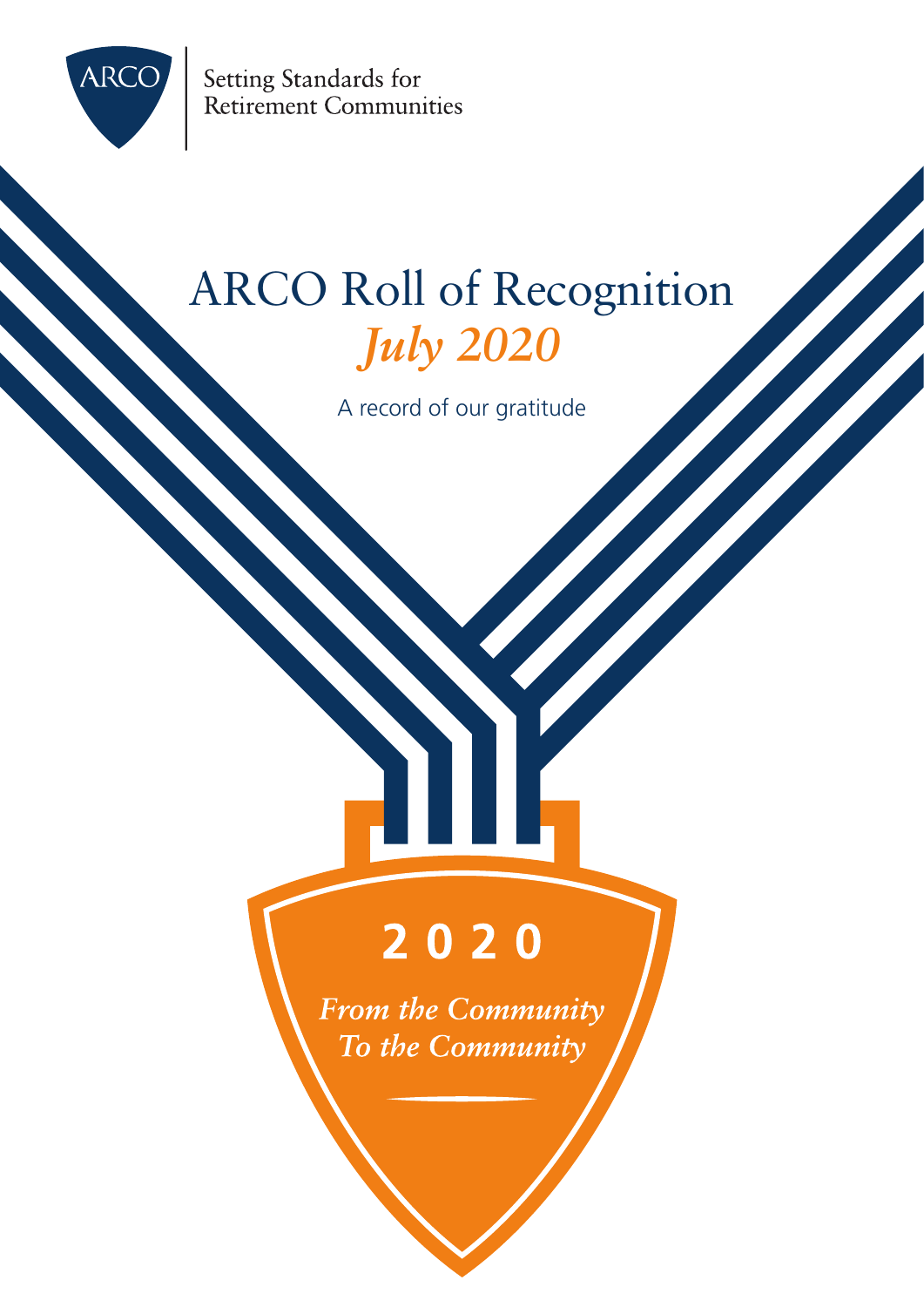| Welcome                                  | 1              |
|------------------------------------------|----------------|
| <b>Amazing individuals</b>               | 2              |
| Care & support                           | 6              |
| <b>Fitness &amp; wellbeing</b>           | 8              |
| <b>Outstanding Leadership</b>            | 9              |
| <b>Maintenance champions</b>             | 10             |
| <b>Community Voices</b>                  | 11             |
| <b>Operator Teams behind the scenes</b>  | 12             |
| <b>Resident Association Volunteers</b>   | 1 <sub>3</sub> |
| The ARCO Roll of Recognition - July 2020 | 14             |

#### **IMPORTANT**

**While everyone has given permission for their names to be printed in this document we have amended and removed names where necessary to protect the identity of residents.**

**Thank you to all for their participation.**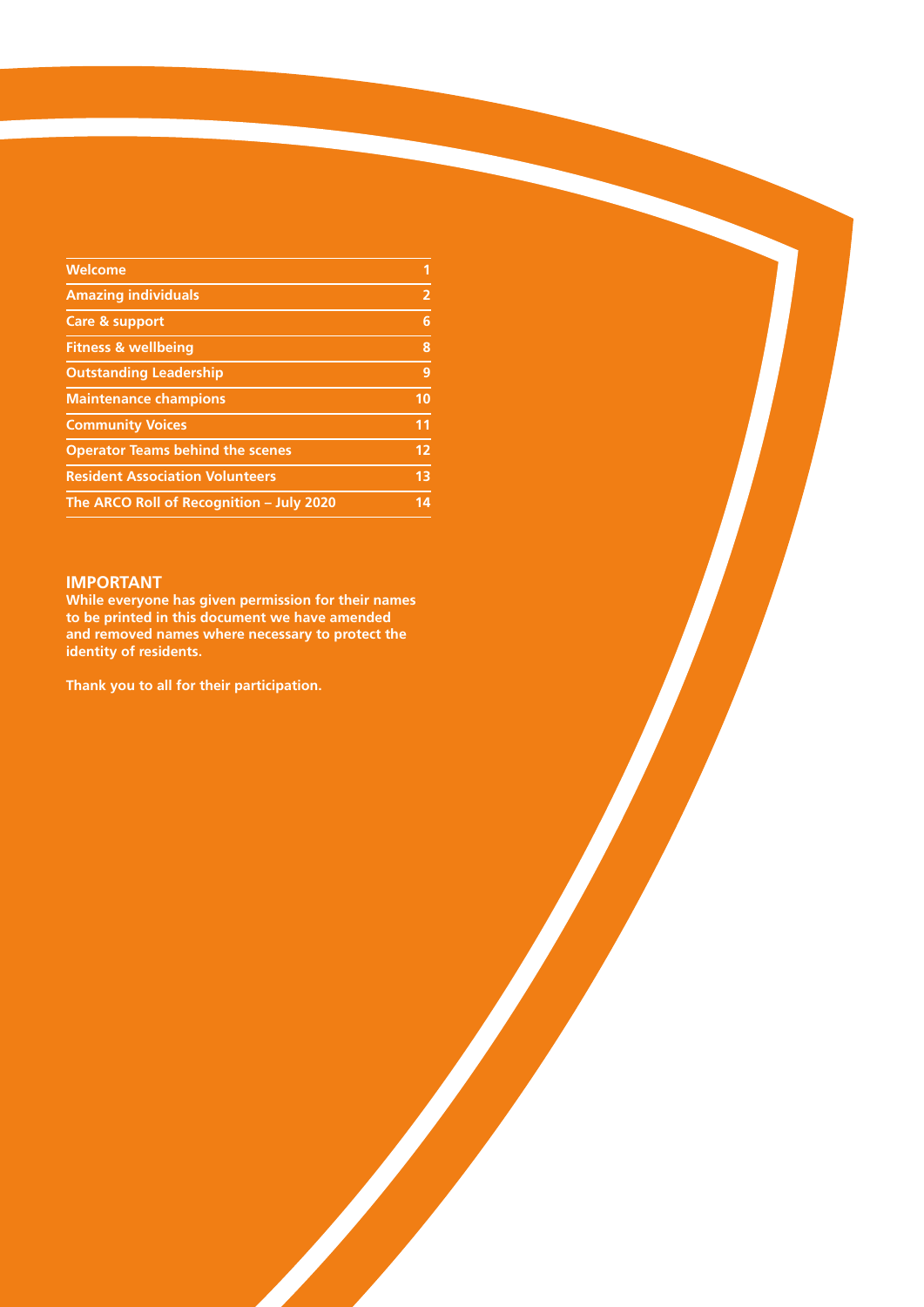# Welcome

In late May, we asked people who live and work in Retirement Communities to tell us about those people who had made a real difference to them during an intensely difficult and uncertain period. Lockdown across the UK was in full force at the time, and had already been for over two months. The words and voices in these pages stand as a permanent reminder and recognition of that time.

We hoped people would share with us what they really valued and what they would like to say to those people who were there for them.

ARCO received hundreds of nominations from both residents and colleagues for individuals who have gone the extra mile to keep their villages safe, happy, and healthy during the COVID-19 pandemic.

From creating pop-up shops, to always being there for a friendly chat or advice; from devising socially distant exercise classes, balcony sing-alongs, quizzes and VE Day celebrations to those staff members who moved out of their homes into villages so they could support residents 24/7; and for facing incredibly difficult situations with a smile, care and compassion – the nominations have highlighted the wealth of spirit and support within Retirement Communities and the willingness of individuals to do everything possible and more to be there through an unprecedented, uncertain and worrying time.

ARCO would like to thank each and every person nominated for everything they have done and will continue to do to help keep their residents safe, well and connected to their community.

We have kept our editing to a minimum as much as possible. There were so many nominations that we could have happily filled this document several times over. Sadly, we were not able to include every kind word or heartfelt comment but we will make sure we share them with individuals, teams and villages<sup>1</sup>. The names of all nominees<sup>2</sup> are included in this document.

This has been such a difficult and sad time, but it is also clear that is has given us a time for renewed connection and community, even when isolating. So, for us, it feels all the more important to ensure we keep a record of all the kindness, compassion and dedication to be found in Retirement Communities throughout the UK.

*Thank you to all who contributed!*



M. Voge

**Michael Voges** Executive Director, ARCO

1 In line with privacy choices, as set out in our nomination form.

<sup>2</sup> All nominees from whom we were able to confirm permission to publish their name, title and location in their preferred format. Where comments are made unattributed, the person nominating preferred to keep their nomination anonymous.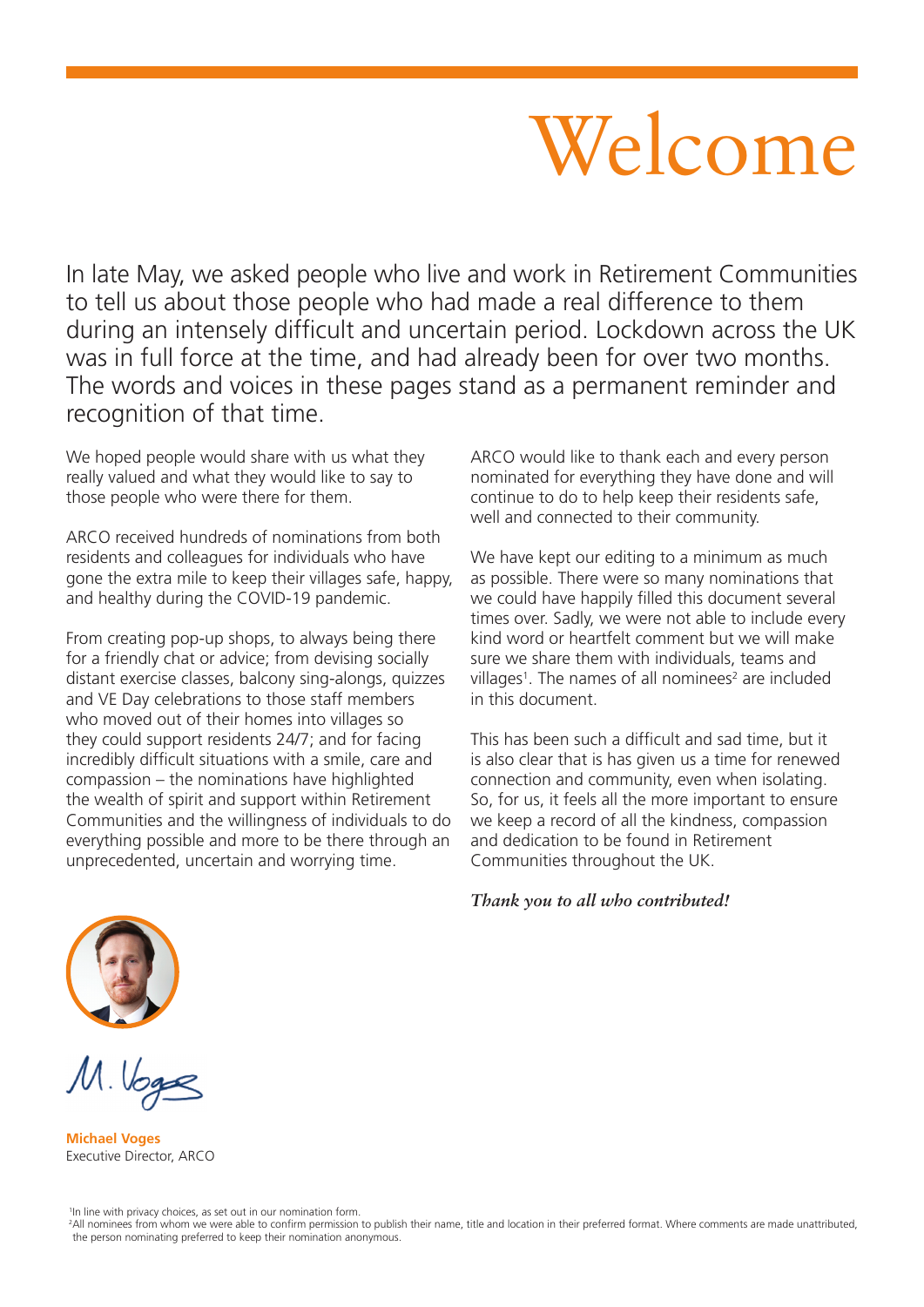# Amazing individuals

**With so many examples of people going above and beyond, ARCO reached out to Members and their residents and asked people to share their stories and to send us personal notes of thanks that we could share with the wider world.**

We were clear that this was a roll of recognition, a compendium of all the ways in which community and compassion **have connected those who live and work in Retirement Communities in the UK. Four colleagues' names kept popping up throughout the more than 300 responses we received, so we thought we would start by recognising them:**

*Lucy W.* **Receptionist** 

Millbrook, Inspired Villages



Lucy received 18 separate nominations from residents and colleagues for the dedication and care she has shown in her role over the past few months.

Her hard work and kindness has made residents feel supported, comforted, cared for and 'altogether more human' through a very difficult time.

#### **How has Lucy made a difference to life at Millbrook?**

*Lucy is very kind, capable and hard working. Nothing is too much trouble and no matter the task she always makes sure it is done with efficiency. She is a huge asset to Millbrook Village. If anyone deserves to be recognized, Lucy is that person.* **Millbrook Resident**

*Lucy is always very cheerful and helpful, taking on other roles whenever required. She can turn her hands to anything. She is a credit to our village life.* **Millbrook Resident**

Lucy's commitment to our village and all the residents is immeasurable! **Millbrook Resident**

*Lucy has worked extremely hard dealing with residents' enquiries and problems, taking and delivering orders from the village food store and restaurant, compiling Millbrook Residents' Memories VE Day, organising picnics complete with flags for each resident and countless other tasks such as providing books, puzzles and DVDs from the clubhouse for the duration of the lockdown. All this with good humour, patience and a smile.* **Millbrook Resident**

#### **A word from Lucy's colleagues**

*Lucy has been the backbone of the team at the village throughout lockdown. She has covered each department to ensure that the residents receive a 5 \* service they can rely on. Residents know if they have any questions or queries. or just need a someone to talk too Lucy will always be on the other end of the phone or an email.*

**Leah from Millbrook Village**

*Lucy is so appreciated by our residents for everything she does to support them, be this available for a reassuring chat on the phone, providing first aid attention and a calming assurance that everything is going to be ok.*

**David N., Village Manager at Millbrook Village**

*Lucy has gone out of her way to engage and build stronger relationships with residents and staff particularly during this period.*

**Sally G., Assistant Manager at Millbrook Village**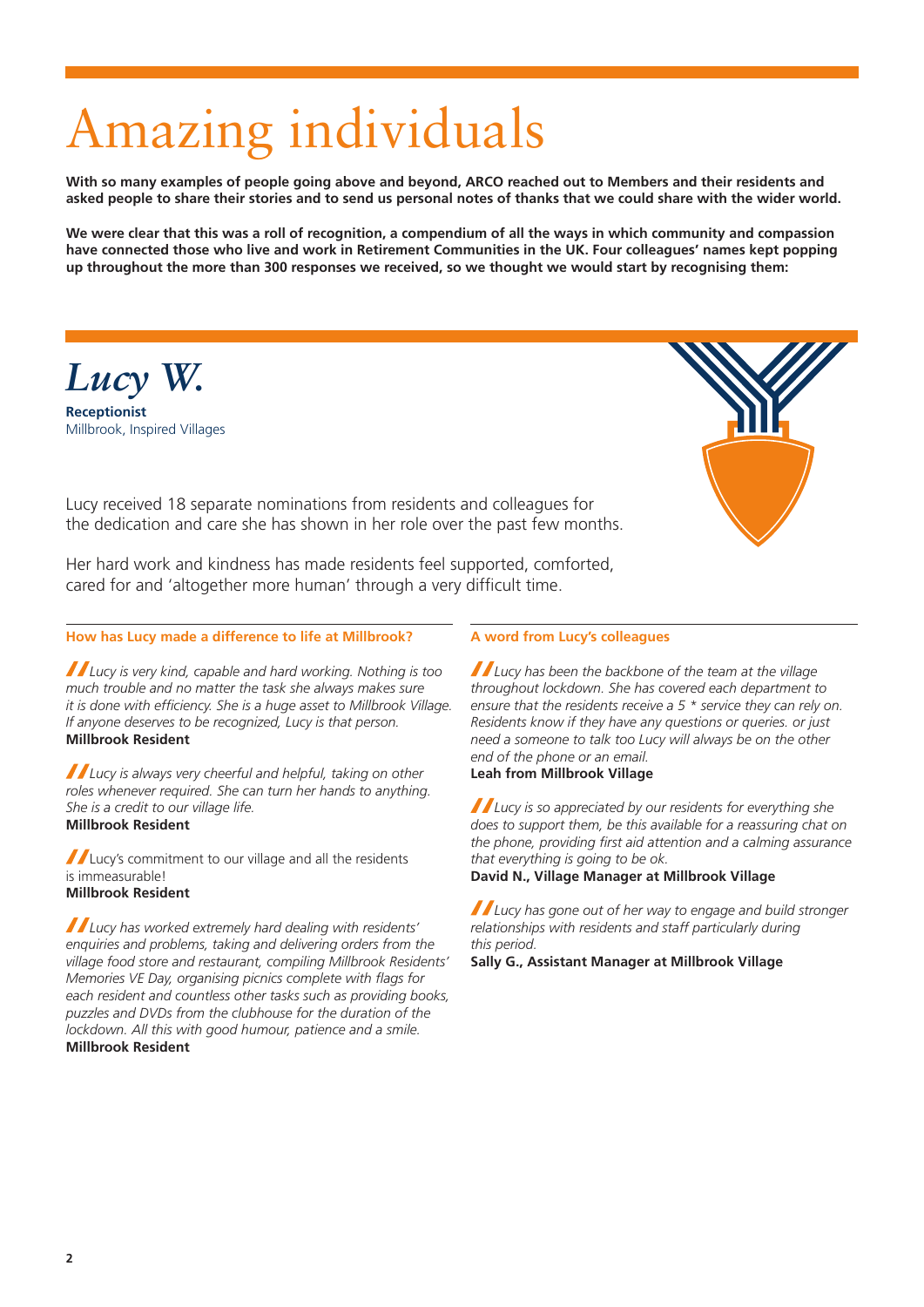



Sally received 12 separate nominations from residents and colleagues who jointly agree she has gone above and beyond for Millbrook during the pandemic including moving into the village for an extended period of time to ensure the safety of residents around the clock. Her positive outlook and cheery disposition coupled with hard work has made residents feel secure, contented, cared for and altogether happier to know that she is around.

#### **How has Sally made a difference to life at Millbrook?**

*Sally has turned her hand to every job that needed doing. She works with a smile, with patience, with enthusiasm. She always finds time to stop and talk and has put in many hours over and above her normal working hours.* **Millbrook Resident**

*Constantly cheerful and organised many events to lift spirits. Nothing is too much trouble for Sally. She has also stayed in the village having to leave her dog behind.*

*Our VE Day celebrations organised by Sally were amazing. Social distancing was observed but a huge boost for us all but a massive amount of work for Sally and her team.* **Millbrook Resident**

*Sally has not only taken on additional administrative duties for colleagues who are isolating, but has consistently been a cheerful and cheering presence on site. She organised socially distanced activities to keep residents in touch with each other and in a better frame of mind. All this while moving house.*

*I felt happier knowing Sally was around. She made it clear it was her choice to be here so we didn't feel like we were inconveniencing her, even though we must have been.* **Millbrook Resident**

#### **A word from Sally's colleagues**

*At a time of uncertainty where residents were unable to pop and see family and friends to talk and ask for help - Sally was there. She ensured that residents had everything they needed to help lower anxiety, stress and loneliness which enabled residents to live well through isolation.*

*The positive mentality of both staff and residents has lifted my spirits throughout isolation and I have memories that I will cherish for a lifetime.* **Leah from Inspired Millbrook Village**

*Sally has chosen to give up her personal and home life to spend as much time staying at the village 24/7 to support our residents during this lockdown. With 50% of our residents being single occupancy, it's important to them to know a trusted and familiar face is 'on the doorstep' when required. Ensuring our residents do not become lonely or frightened by this coronavirus situtation.*

*Whilst the coronavirus situation has been the focus of Sally's support recently, she always goes the 'extra mile' to ensure the safety, satisfaction and that little smile or cuddle to make sure everyone is ok. A totally dedicated and caring member of my team.* 

**David N., Village Manager, Inspired Millbrook Village**

*Sally is just a credit to the residents, the company and her friends and family.*  **Emma C., Village Advisor, Inspired Millbrook Village**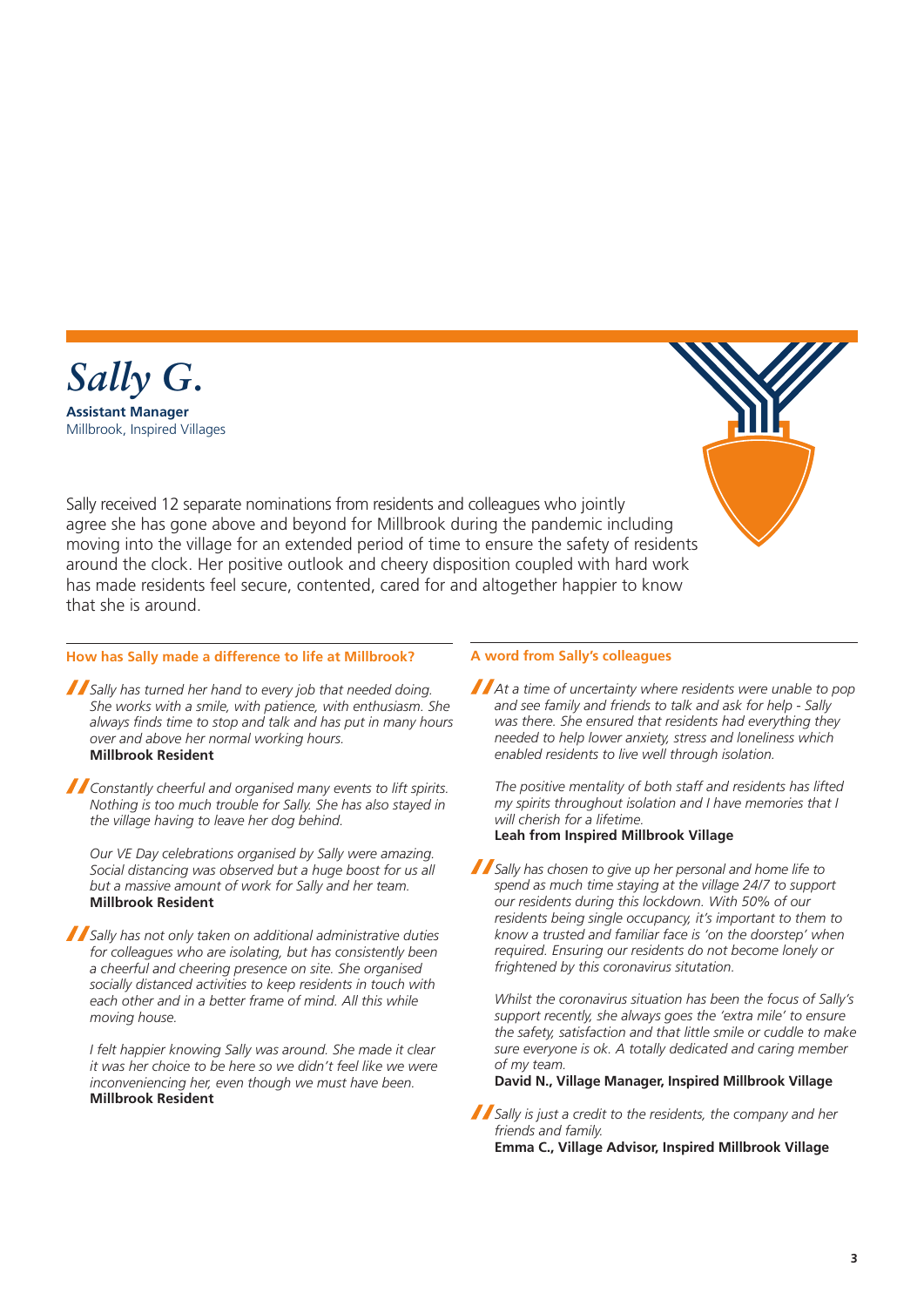### Amazing individuals



**Village Manager**  St George's Park Retirement Village



Paul received 10 separate nominations from residents and colleagues for the dedication and leadership he has shown during the COVID-19 pandemic.

His innovation of the village services and hard work has given residents confidence during a very uncertain time and Paul's actions have led them to feel comfortable, secure, safe, cared for and supported during this challenging time of change.

#### **How has Paul made a difference to life at St George's?**

*Paul has completely re-organised our Village Staff Hospitality Team of 40 employees who work with the 300+ Residents in 240 apartments in the Village to provide a hot meal and shopping/delivery service from our shop, seven days a week. He has supervised the lockdown of our extensive indoor and outdoor Village facilities in line with Government instructions and enabled safe Social Distancing measures thoroughly and carefully.*

#### **St George's Resident**

*Paul has put a huge amount of effort into making sure the residents are kept as free of COVID-19 as possible, while running a very efficient and helpful hospitality team. We as residents are all extremely grateful for being looked after so well during this very difficult and unprecedented time.* **St George's Resident**

*I have felt safe and cared for and less anxious than I would have been had I needed to go shopping. We are trying to keep the Village safe and this has helped enormously.* **St George's Resident**

*Paul has kept us informed on all the government's requirements for our safety at this time. He has reorganised village life so our shopping is delivered and also daily hot meals should we need them. We are very fortunate to have a manager who had the vision and foresight to organise village life so well in these unprecedented times.* **St George's Resident**

#### **A word from Paul's CEO**

*Paul has been ever present throughout the lock down always making sure that all the residents are cared for, walking the village each day and ensuring that he and his staff speak to every resident every day. He has at all times had the safety of his staff at the forefront of everything that has been implemented.*

**Philip S., CEO, St George's Park**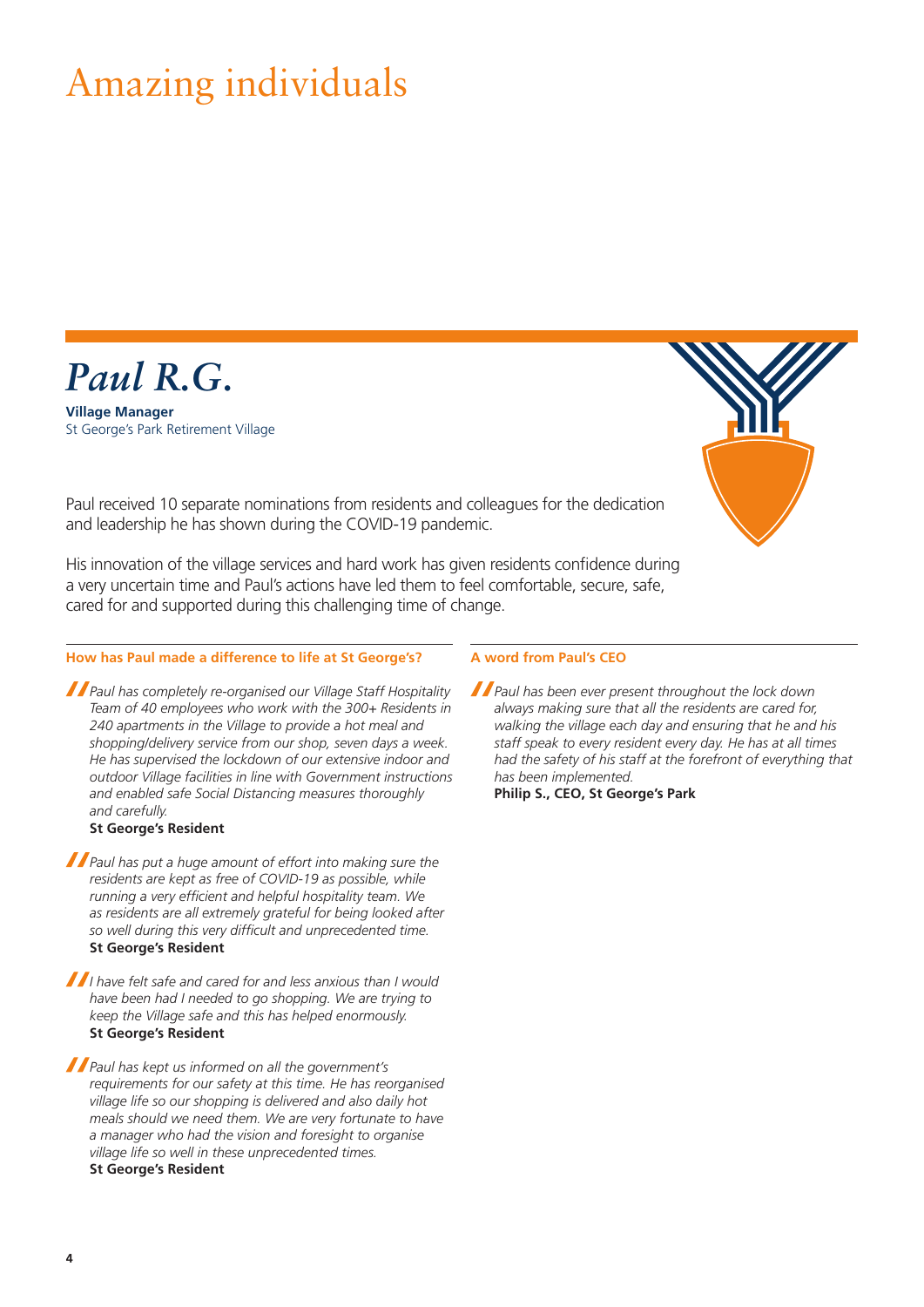

**Village Manager**  ExtraCare Charitable Trust's Lark Hill Retirement Village



Emma received 7 separate nominations from Lark Hill residents for her dedicated leadership and support of the Village during the pandemic. Having only joined as Village Manager in December 2019, Emma has made residents feel reassured, safe, secure, and altogether more contented at a time of a global health crisis.

#### **How has Emma made a difference to life at Lark Hill?**

*Newly appointed before the outbreak, Emma has completely reorganised village life with efficiency and common sense with maximum consideration for the safety and wellbeing of the 400+ residents. She and her staff always seem to be available and have kept us fully informed on developments on an almost individual regular basis with unfailing good humour. She is a breath of fresh air during a difficult time and we residents are fortunate indeed to have her. Morale has remained high during the lockdown and we have felt safe and secure at all times.* **Lark Hill Resident**

*With a sense of authority and a pleasant attitude towards residents, Emma has really made a difference to our lives at Lark Hill.* 

**Lark Hill Resident**

*Emma has worked so hard to keep us all safe. Always smiling and she will stop and talk to everybody. All the staff are pulling together and she has made such a difference here. It has made us feel secure both physically and mentally. (We) felt we all mattered and were not just 'old codgers'! In fact, I think most of us have quite enjoyed lockdown thanks to Emma and her staff - apart, of course, from not being able to visit family.* **Lark Hill Resident**

*Emma has increased morale at this difficult time and shown dedication and organisational skills to the village residents and her staff.* **Lark Hill Resident**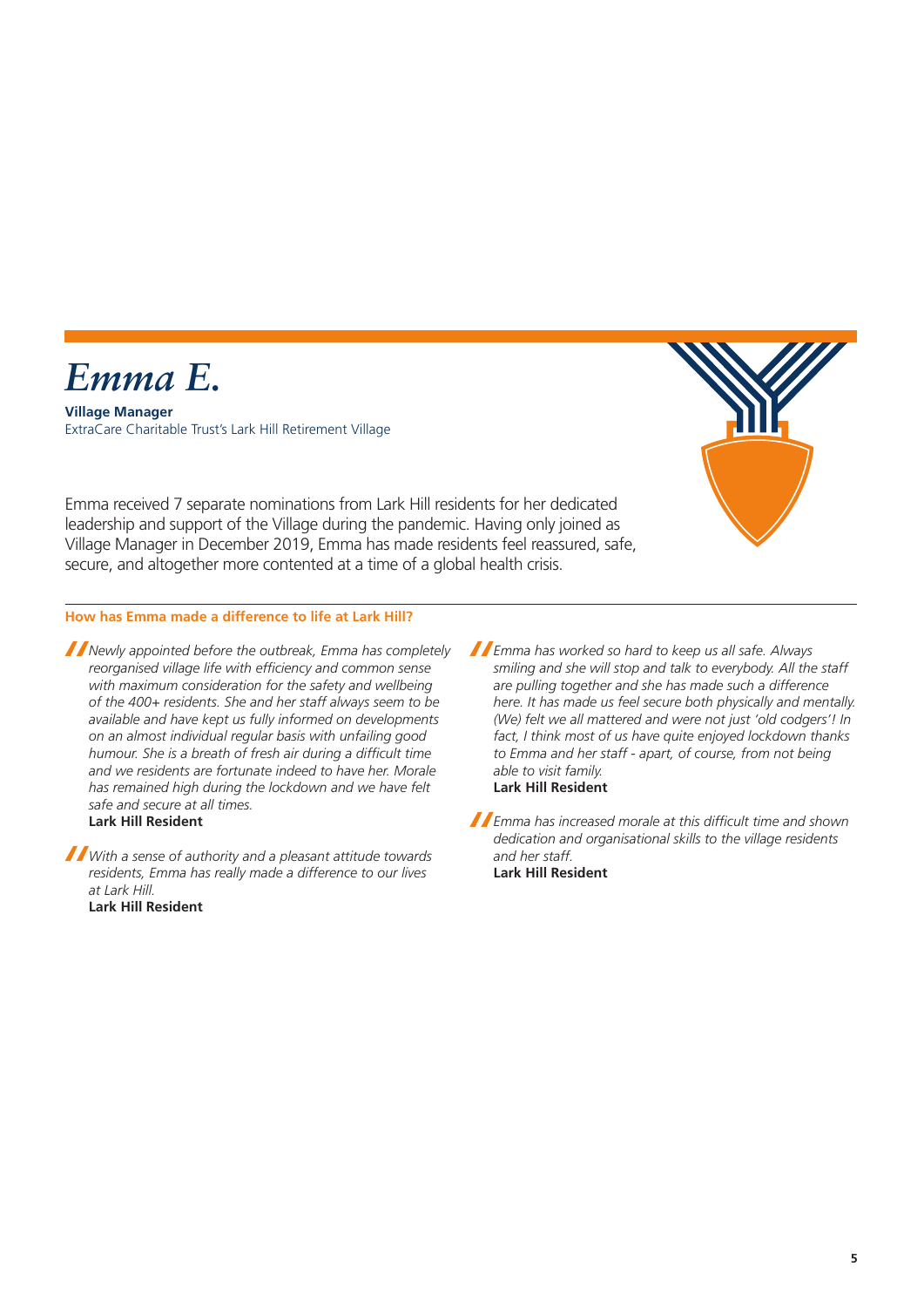# Care & support

#### **Highlights from different areas of community life**

**Stories of those providing face to face or over the phone support, shopping facilities, meal deliveries, a friendly face and time to listen, cheerful dispositions keeping the mood up, those who have turned their hand to anything and everything!**



*Annette C.* Receptionist, Wixams Village

*Annette originally came to Wixams Village to volunteer a few months ago, but since the lockdown she has really stepped up to the plate. She works in lots of areas within the Village & is always so positive and very helpful and a reassuring voice at the end of the phone for those on the shielding programme. She ALWAYS goes the extra mile. All of the staff at Wixams Retirement Village have worked tirelessly above and beyond in these unprecedented times. The Location Manager, Louise Cottingham particularly, has really stepped up to the plate. She is indeed a true credit to ExtraCare.* **Wixams Village Resident**



*Colin S.* Concierge, Wadswick Green Village

*Colin is always bright and cheerful – he has collected medication for us and writes poetry to try and lighten the atmosphere of the current situation as well as making welfare calls to ensure we are coping as we are shielding. His poetry has made us smile and realise there is still some happiness to be found during these hard times.* **Wadswick Green Resident**



### *Mohammed G.*

Shopkeeper, Hughenden Garden Village

*Mohammed opened the grocery shop shortly before lockdown and made great efforts to extend the range and then kept his shop open 7 days a week (even during Ramadan) so we would have a good range of food. He was up early in the morning to buy the food to bring to the shop and was always willing to deliver to people who could only contact him by telephone. He saw us not just as customers but as his responsibility, and he has made a real difference to the quality of life we could all have during the lockdown.*  **Hughenden Garden Village Resident**



*Patrick M.* Waiter, Gardener & Receptionist, Audley Ellerslie

*Patrick will turn his hand to anything for the good of all and although part of a team, he will go that little bit further if you have any special needs. I feel safe when he is around, he never makes a fuss and just gets on with anything that is needed, whatever the task may be. I have lots of physical problems and he does not leave until he is certain I am safe and happy. I feel he is an unsung hero and would be amazed if he knew he had been nominated.*

**Audley Ellerslie Resident**



*All of the staff at Brunswick Garden Village, ExtraCare Charitable Trust*

*Every day they are here keeping us safe and making us laugh in this horrible time. They make me feel well looked after and happy that I can help also. I'd like to say a big THANK YOU to them.* **Brunswick Garden Village**



#### *Gary B.*

Shopkeeper, Hagley Road Retirement Village, ExtraCare Charitable Trust

*He's been working 7 days a week, stocking his shop, taking and delivering groceries to residents. Shopped for specific requirements and diets - nothing has been too much trouble. He has gone over and above his job. Always extremely pleasant, kind and compassionate. I've felt delighted to know that anything I wanted was only a phone call away.* **A Hagley Road resident** 

*He's made a difference by providing a 7-day service to residents (including a free delivery service) during lockdown period. I've felt extremely grateful for a pleasant, efficient, cheerful and important facility.*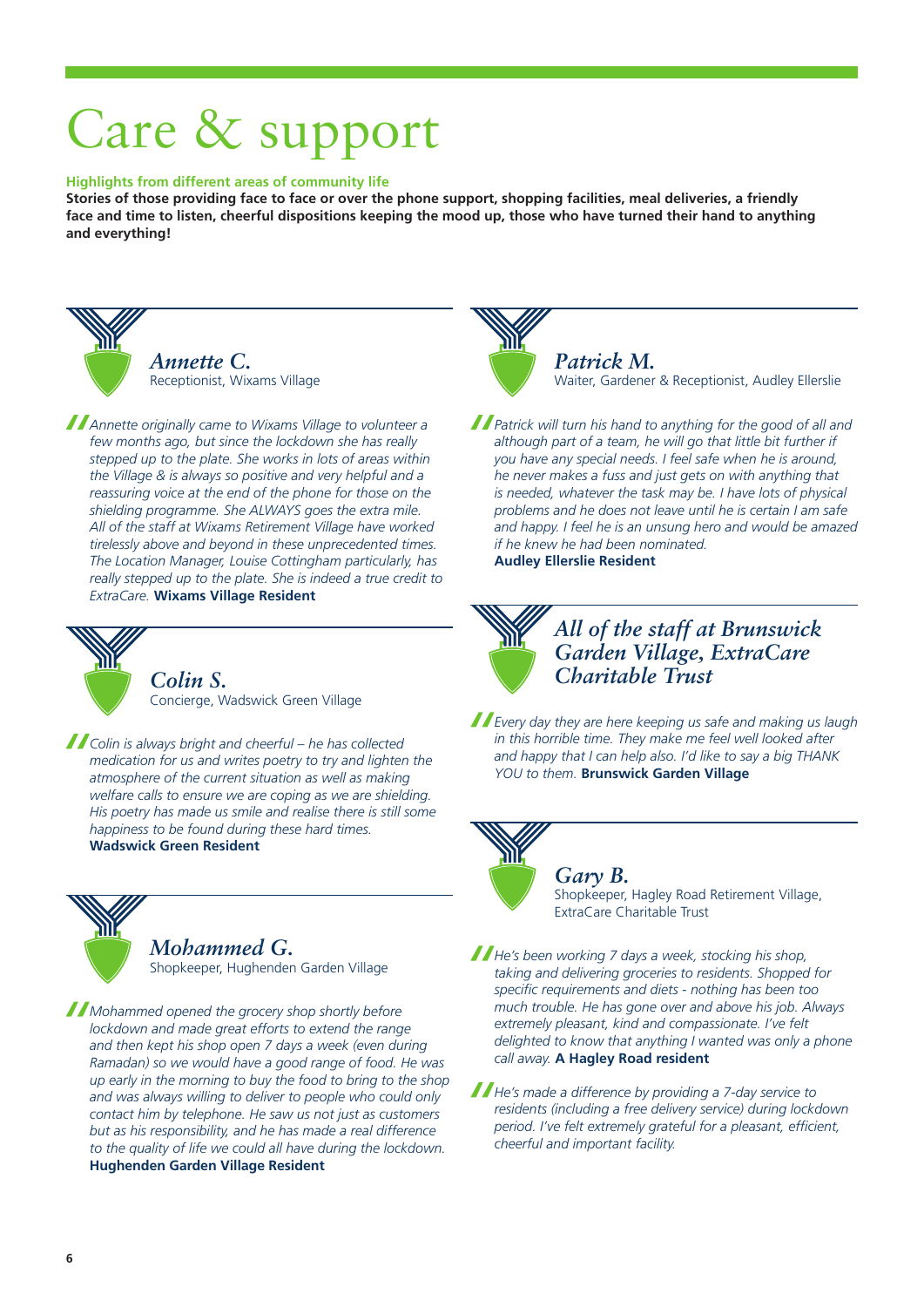

*Dave* Night Porter, Binswood Hall Retirement Village, Audley

*Dave is a sociable, kind man who takes a pride in looking after the village all night on regular shifts. In lockdown we all eat in our flats and whether that is home cooked or delivered from the kitchens there is far more rubbish produced from each flat in packaging etc than usual. Dave cheerfully clears it all up and keeps an eye on everywhere to keep the village safe and clean. He's made me feel safe, secure and well-looked after. I would like to say a general thank you to all the staff who are working so hard.*

**Audley Binswood Retirement Village Resident**



*Karen* Cleaner, Inglewood Village, Audley

*She is always ready to help and smiles and laughs whilst she is helping or just doing her job. She has made me feel happy and cared for. Her 'happy while I work' attitude is a great reflection of Audley.*

**Inglewood Village Resident**



*Diane P.* Head Housekeeper, Earlsdon Park Village, ExtraCare Charitable Trust

*This lady is amazing not only on her rounds does she deliver our papers she arrives here at 5am and stays way and above her contract hours. We have been very lucky so far here and I have no doubt in my mind it's this lady's commitment to hygiene around the village. She is a lovely unassuming personality. We all are so thankful for her. She has made me feel safe but most of all cared about. I would like to say that this village, staff and volunteers have been exceptional throughout my now 12 weeks shielding, I owe them so much.* **Earlsdon Park Resident**

*She works seven days a week, and is determined to keep all of the residents safe. She's made me feel SAFE, SAFE, SAFE!!! I would like to say that she deserves to be recognised for her hard work.* **Earlson Park Resident**

### *Karen H.*

Bistro Manager, Longbridge Village, ExtraCare Charitable Trust

*Focused, committed and devoted worker who puts in maximum effort. Her work makes me feel humbled and grateful, I worry that some day she will be head- hunted and our loss will be greatly felt.* **Longbridge Village Resident**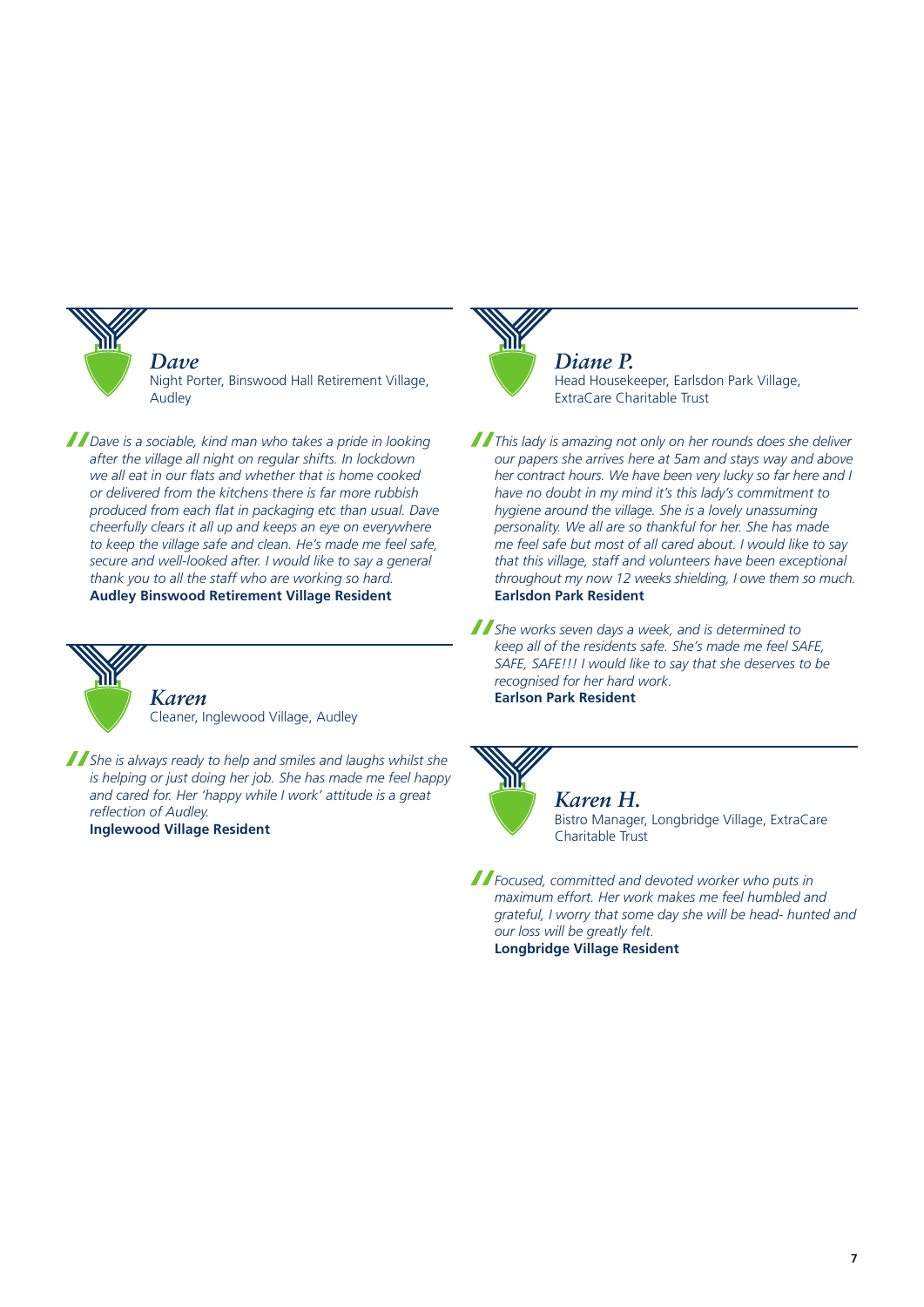# Fitness & wellbeing

**Stories of those devising ingenious ways to keep residents active and connected both physically or mentally through video exercise classes to balcony exercise or sing-alongs. For the Quiz masters and the online event organisers to the comedians keeping everyone smiling.** 



*Emily M.* Gym Instructor, Hughenden Garden Village

*Emily is like a breath of fresh air. On Mondays and Fridays, she stands in the car parks and around the village grounds playing music to entice residents onto their balconies and then gives a half hour keep fit session. She does this 6 times to give everyone a chance to join in whichever direction their balcony faces. This not only exercises the muscles but also stimulates the mind and there is great community spirit across the balconies.*

**Hughenden Garden Village Resident**



#### *Denise S.*

Activities Organiser, Hagley Road Retirement Village

*She has enthusiastically created activities for residents to do during lockdown including quizzes, games, exercises for us to do on our balconies; she created a Facebook group and got us all involved as far as possible in village activities during our long lockdown. I felt supported as part of the Hagley Road Village community at what could be a very lonely time.*

**Hagley Road Village Resident**



*Simon N.* Duty Manager, Adlington

*During lockdown Simon facilitated a virtual quiz for all homeowners and staff to participate in which he has prepared and presented in his own time. It has alleviated the isolation and loneliness that people have experienced during this difficult time and everyone has commented how they have looked forward to it as a weekly get together.* **Karen C., General Manager, Adlington**



*Rebecca W.* Fitness Instructor, Wixams Village

*Rebecca has gone above and beyond her job specification. Due to the closing of her main place of work she has willingly volunteered for other tasks within the village. Rebecca has organised outdoor fitness activities twice weekly which have been well attended and appreciated by all the residents. This enabled those in isolation to become involved by joining the sessions from their balconies. This was a bonus as we could see and wave to those occupants less fortunate than ourselves. A bubbly lady for whom nothing has been too much trouble.* **Wixams Village Resident**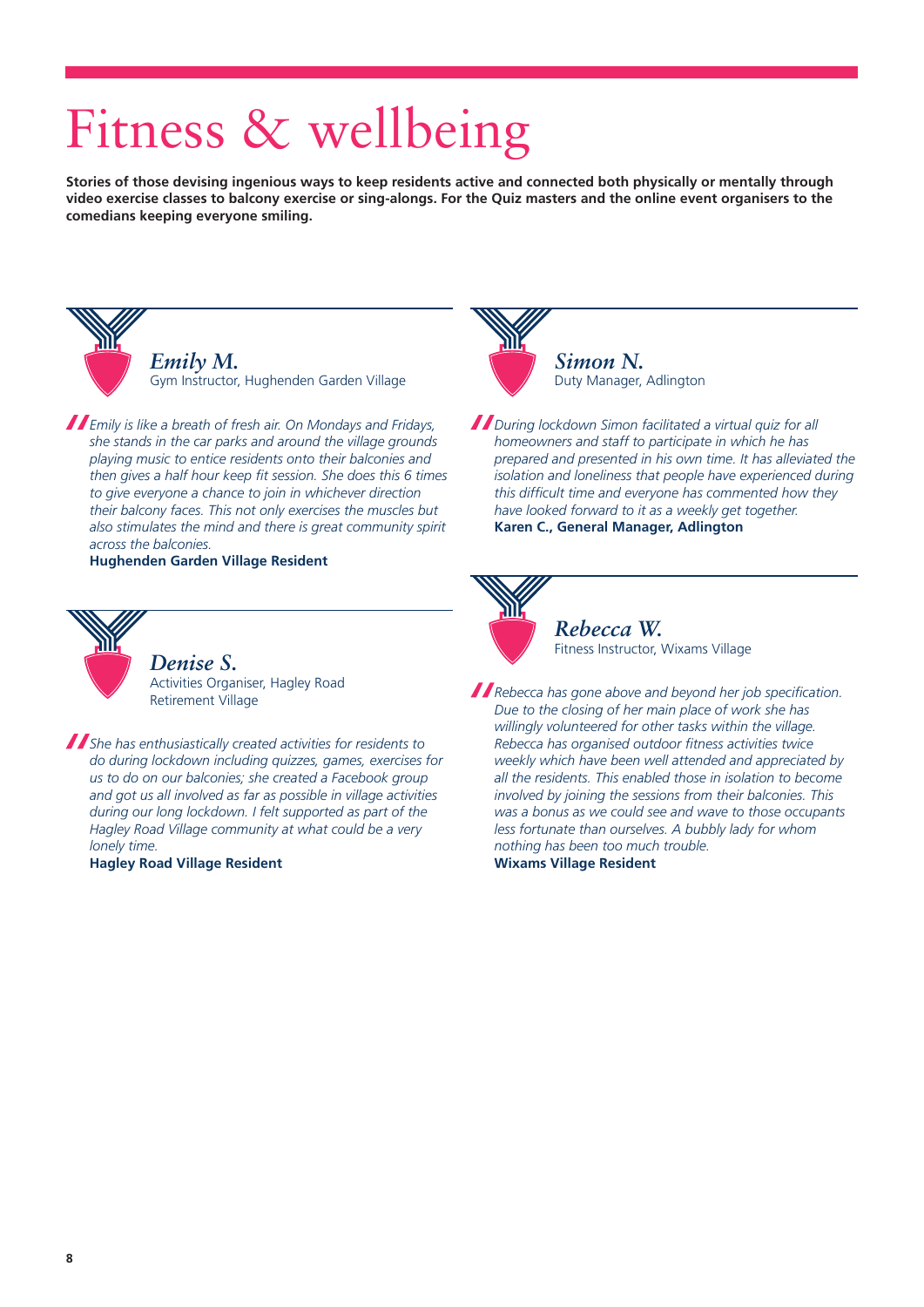# Outstanding Leadership

**Stories of those who have shown outstanding leadership during this time from adapting their village to support residents to providing brilliant crisis management plans to keep residents and staff safe during the pandemic.** 



*Shirley H.* Head of Innovation and Wellbeing, Extra Care Charitable Trust

*Shirley is always available to our front-line staff to provide help, guidance and advice during the Covid-19 pandemic. As well as interpreting Government information for all our villages she was working almost 24/7 in the earlier weeks to ensure services were safe and teams supported. Shirley always has time for people no matter how exhausted she was, leading us all through this in a practical way.* **Louise B, Cluster Manager, ExtraCare Charitable Trust**



#### *Veronica M.*

Senior Housing Support Assistant, Wixams Village, ExtraCare Charitable Trust

*During a period of intense encounters to answer issues raised by concerned residents and implement the necessary safeguarding needed for a vulnerable community, Veronica maintain a cool and professional outlook at all times, together with a helpful and understanding perspective. During this unprecedented period , all the staff have given 100% to residents to ease the lockdown impact and explain the reasons for the necessary changes. To date we are all safe and sound thanks to their efforts.* **Wixams Village Resident**



### *Wesley R.*

Village Manager, Audley Mote House

*Wesley constantly provided information, explaining clearly the essential changes required by Government and Audley Management and telling us how he and his team will help village owners to cope. He organised a shop for emergency supplies, a choice of hot meals twice a day delivered to your home, a shopping service and outdoor exercise classes three times a week - observing the 2m distancing. Wesley is always available for anyone with concerns and deals with problems quickly and efficiently. He shows care and compassion to villagers and has gained the respect of them and his staff, giving a feeling of safety, comfort, and confidence to the whole community. Wesley has gone over and beyond owners' expectations.*

#### **Audley Mote House Resident**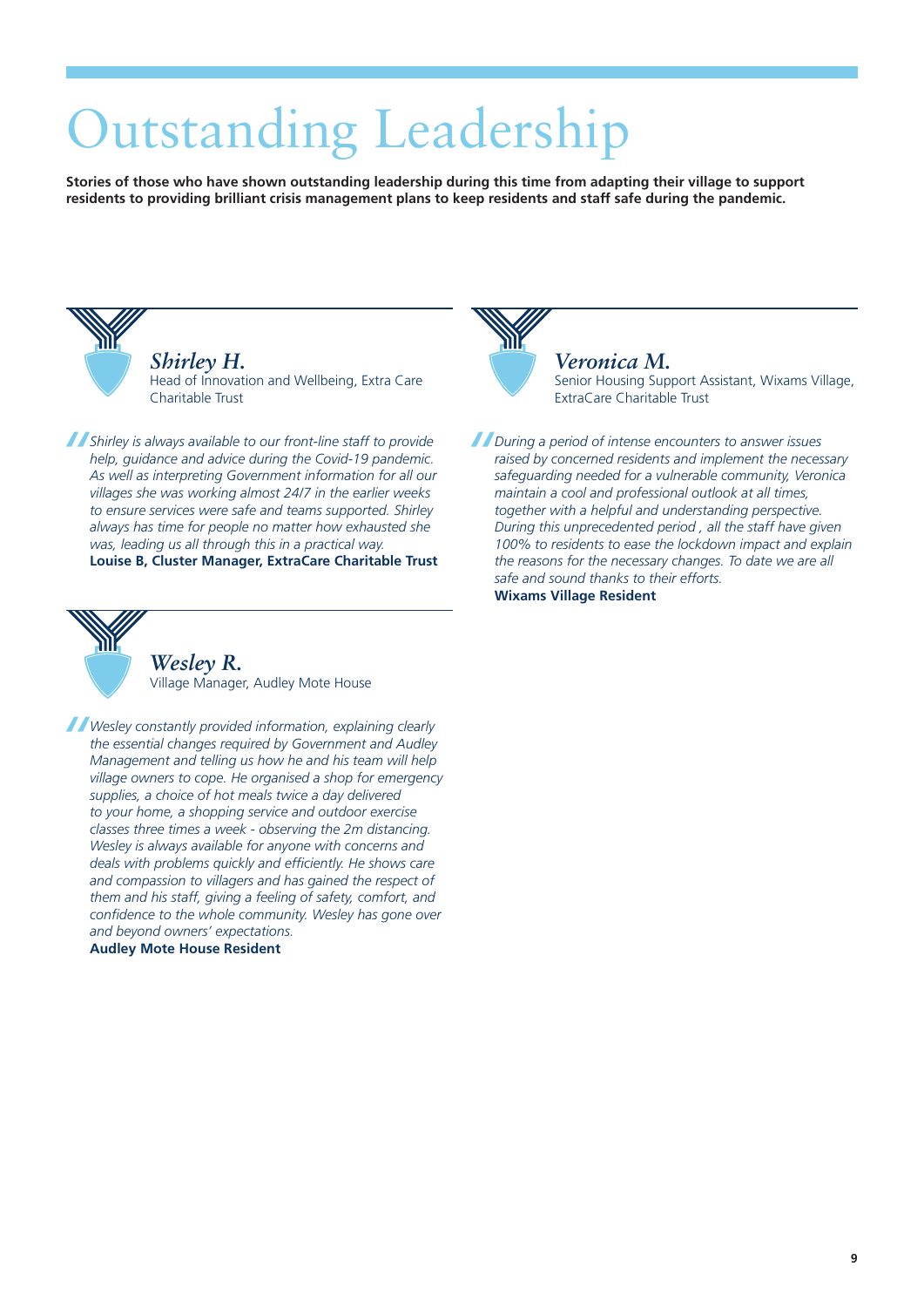# Maintenance champions

**Stories of those individuals who have kept the villages running smoothly as well as keeping the grounds beautiful for residents. With the temporary closure of facilities such as restaurants, some colleagues in retirement communities have turned their hands to new areas of community life.** 



*Peter H.*

Maintenance Team, Lovat Fields Retirement Village, ExtraCare Charitable Trust

*Outside his paid hours Peter has come in to work as a volunteer when we have been short staffed through staff needing to self-isolate. He has willingly turned his hand to anything, taking meals to apartments, serving coffee and cakes in the Bistro, looking after the Reception desk, delivering supermarket deliveries to apartments as well as looking after the day to day maintenance and dealing with one or two emergencies like both lifts breaking down, the water going off, the boiler ceasing to operate!* **Lovat Fields Village Resident**

*Peter and Graeme have worked long hours doing anything and everything to help the residents cope with the current conditions, usually things nothing to do with their maintenance role. I'm happy that the village is in safe hands.* **Lovat Fields Village Resident**



*Nathan C.* Maintenance Manager, Austin Heath, Inspired Villages

*Nathan is always cheerful, helpful, and picks you up when you are feeling down. He always tries to do as you ask and is someone reliable and helpful. I felt safe because he stayed on site, day and night.* **Austin Heath Village Resident**

*Robin C.* Head Gardner, Grove Place Village

*Normally a team of three, Robin has single-handedly tended to the 27 acres of grounds at Grove Place. This is so important, he has made sure there is a beautiful woodland walk still accessible so that our residents can get out for their exercise making sure the pathways are safe which has been paramount to their wellbeing during this difficult time. Robin has played a very important part in keeping residents happy during this difficult time, always with a friendly smile which I know goes a long way to those both living alone or with partners.*

**Wendy G, Sales and Marketing Manager, Grove Place**



*Paul H.* Maintenance team, Millbrook, Inspired Villages

*Constantly present, helpful and cheerful. Always ready to do whatever he can to help. Because of Paul, I've felt better, more cared about, relieved. He is a good example to us all living through the pandemic.* **Inspired Millbrook Village Resident**



*Arman R.* Restaurant server and groundsman during lockdown

*He has wholeheartedly put his efforts into maintaining the grounds of this large (in area) Village complex; he works hard in the upkeep of the Village.* **Audley Mote House Retirement Village**

*Throughout the crisis, Arman has been totally mindful of owners and unfailingly cheerful and helpful in any role or task he has been given. He inspires confidence and hope as a result during this terrible time. He has made me feel more secure and hopeful of better times ahead.*  **Audley Mote Resident**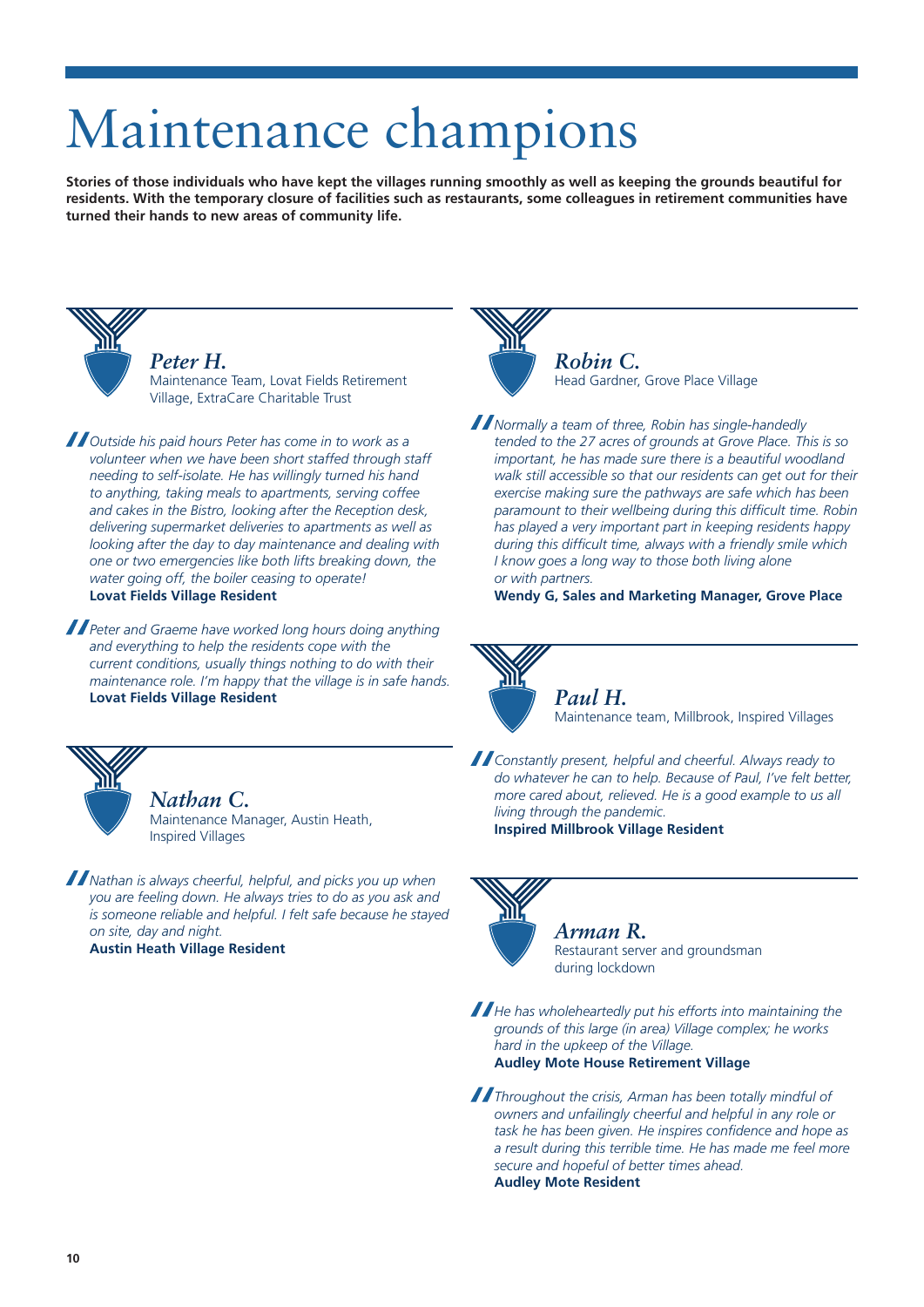# Community Voices

#### **Because of what they did, I have felt:**

#### *Upbeat.*

*Safe and listened to.*

*Full of admiration.*

*Much more positive and knowing that there was someone who cared.*

*That they were there for me as a person. Someone I could call at any time, whatever the problem or concern.*

*We feel we can ask and talk about our worries without thinking we are a nuisance, especially under the very difficult circumstances of Covid-19.*

#### **I'd just like to say:**

*She always goes that extra mile to help the residents. She always has a smile on her face. Nothing is too much trouble. The atmosphere is relaxed but a very well-run village.*

*We love being here!*

*Every single member of staff at Inglewood should be on the list.*

*Just that if we didn't have have Sam here, life would not be the same. He goes out of his way to help everybody. We all love you Sam.*

*In general, all of our staff have worked very hard to keep all of us safe and well during this pandemic. We appreciate each and every one of them!*

*I came here just because it was convenient to be near a family member - I did not expect to find myself in a vibrant, friendly community with so many interesting events happening.*

*…How grateful I am to be living in such a safe and caring Village.*

*A huge thank you for the rest of the staff and volunteers who have pulled together to support us all.*

*Hard working carers like Cherie are vastly under recognised for the skill and joy they bring to the elderly.*

*A Very Big Thank You to ExtraCare & especially to the Team at Hagley Road. We have been blessed with wonderful staff, volunteers (young people working long shifts for us).*

*I want to say a huge thank you to ExtraCare for their enormous efforts to keep us safe and well. As a result life has gone fairly smoothly despite the crisis.*

*All the staff here have been so helpful, but Simon has encouraged them all.*

*ExtraCare management have delivered that ''EXTRACARE'' with dignity, compassion and true professionalism. They have made me feel safe, secure and well informed during this coronavirus epidemic. I would just like to say thank you.* **David, L. Fields Retirement Village Resident, ExtraCare Charitable Trust**

*I would like to nominate Team Shenley Wood – staff, volunteers and residents – I've felt confidently reassured and appreciative of the combined effort. An amazing feeling of a team spirit will see us through these troubled times. We've remained safe. All have worked collaboratively well - both local and central Management together with the Residents' Association have kept abreast of policy and daily issues as they occur.*

**Shenley Wood Retirement Village Resident, ExtraCare Charitable Trust**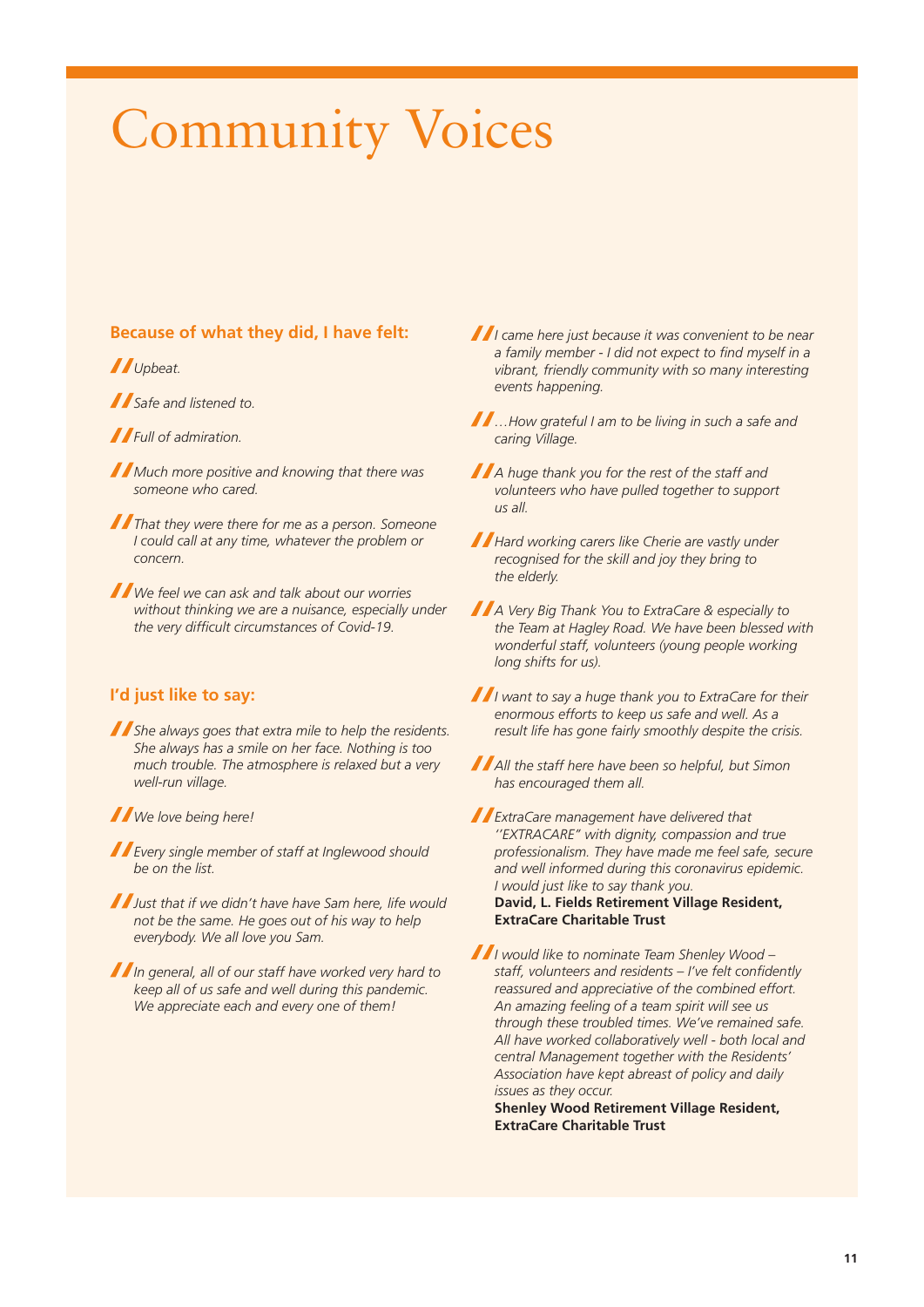### Operator teams behind the scenes

**Stories of those keeping the day to day offices running, the bills paid and most importantly keeping the villages and teams stocked with essential PPE provisions.** 



*Working untold hours and managing to ensure that the business, employees and customers had enough PPE. His desire, ambition and tenacity have been a beacon of motivation for all. He has been our Superman!* **Kevin, Audley Group**

*He has kept the company going by ensuring we have the tools we need to work from various locations to keep Audley operating to full capacity and delivering nothing but an excellent service delivery. Be it to our owners, team members, agencies, and suppliers. He unknowingly has helped us to be more confident in continuing our jobs and delivering excellent customer service during this difficult time. He comes up with solutions even when others cannot see a way out. He is truly a hero for the organisation during this time.*

#### **Tanisha R-N., Marketing Manager Operations, Audley Group**

*By ensuring our care team have never been without PPE. From day one Elias has been on the phone, email and even in one case meeting up personally to secure PPE for our care team. Elias created a "bunker" in the corporate office, turned the board room into a store-room and gathered pieces of PPE from wherever he could. Not once has a member of the care team been exposed without PPE. He sent stock to one of our ARCO partners in need and some care homes that sent out an SOS. When he heard that the continual use of the latex gloves was irritating the carers' hands in the following month's PPE drop to each village there was a tube of Germolene for each carer. He is a big softie really.*

**Paul M., Managing Director, Audley Group**



*Rebecca has worked tirelessly behind the scenes keeping up with relevant guidance throughout this period to not only look after the wellbeing of the staff but the residents as well. She has remained the voice of reason throughout and worked hard to keep everyone safe.*



*Josh P.* Food and Beverage Manager, Lynwood Village

*Luke has come up with new ideas to improve our delivery processes, and to maintain a good reputation for us with owners.*

**A Team Member at Lynwood Village**



*Richard H.* Head of Health & Safety, Inspired Villages

*Richie has been instrumental in leading a team of multifunctional people within Inspired Villages to build and deliver our Crisis Plan (as we went into the pandemic crisis) and our Re-Inspired Plan (as we start to slowly come out of full lockdown). He has a calm manner, a controlled and measured approach and doesn't ever cut corners. He has diligently and professionally guided upwards of 20 people to build these vital documents, ensuring he fully engages and connects with everyone in the team. His sheer dedication (working 7 days a week, often late night and early morning calls), has resulted in what we consider to be an industry leading plan to keep residents and our teams safe.* **Jackie U., Operations Director, Inspired Villages**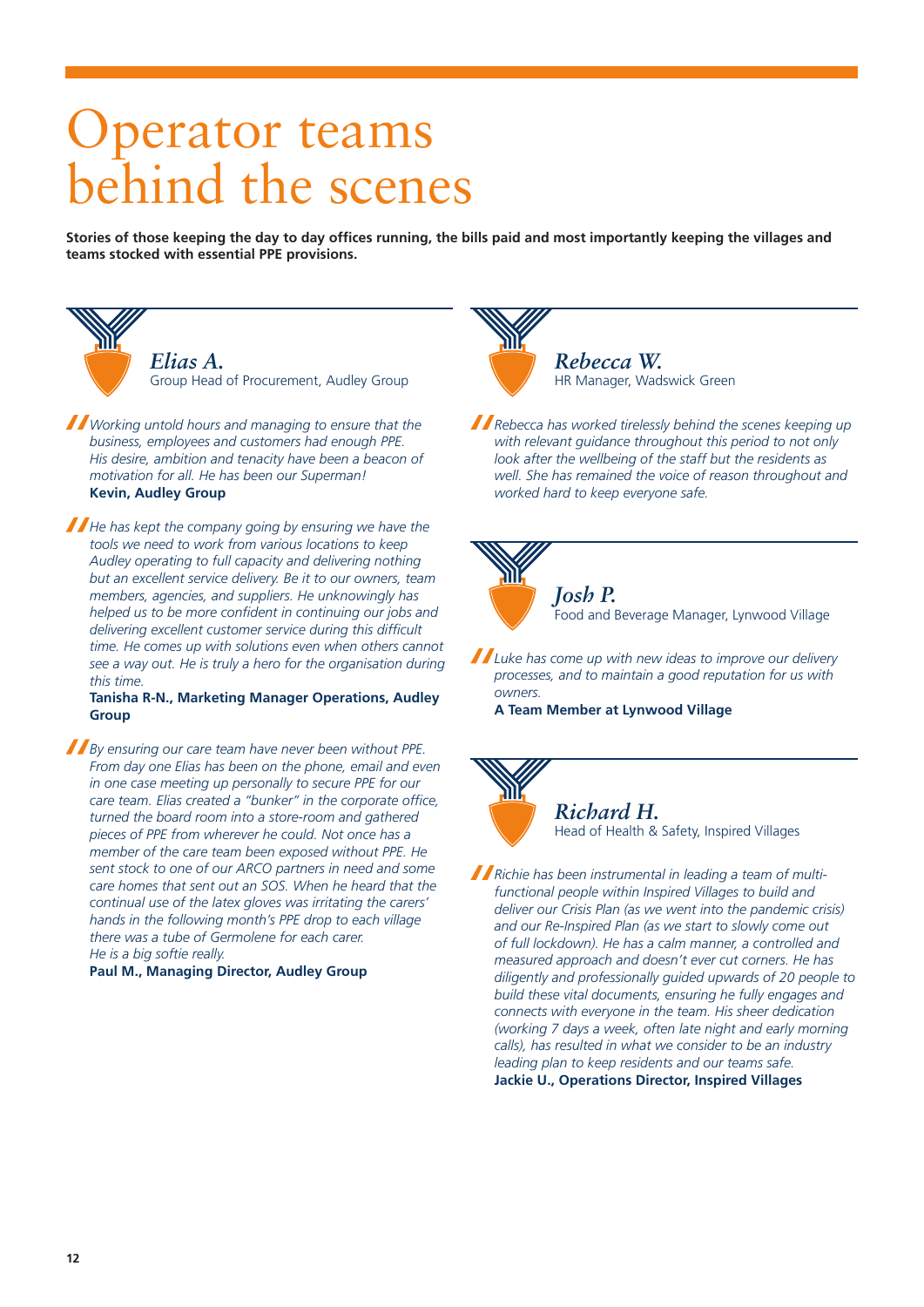### Resident Association Volunteers

**These are the stories of the volunteers that work within the Villages, whether that be for the Residents Association, on Reception or as part of the activities team. From the nominations, it is clear that the chairs of the residents' associations have played a critical role throughout the pandemic.** 



### *Valerie T.*

Chair of the Resident's Association, Earlsdon Park Retirement Village, ExtraCare Charitable Trust

*The Village as a whole has benefited from Val's balanced approach to the problems we have faced. …Holding 'dropin' sessions regularly, for Residents to ask personal questions and get answers if necessary - acting as a conduit between Residents and Management during the whole period - this is ongoing. Zoom meetings whilst lockdown has been in place and encouraging our Village to obey the rules and STAY SAFE - very successful!!!!... Although not without problems with the mental and physical health of the residents Val has held our COMMUNITY together - and so say all of us!!!* **On behalf of the Resident's Association at Earlsdon Park**



#### *Gail H.*

Chair of the Residents' Association, Hagley Road Retirement Village, ExtraCare Charitable Trust

*Gail has the enthusiasm and energy of a much younger person. It is very satisfying to know there is someone who will help in times of uncertainty. Gail works so hard in all aspects of the Village and will take on any problem. Satisfied to know there is a resident who can help with innumerable queries. What she doesn't know she will find out the details. She will tackle anything from cleaning the pipes in the bar, to making masks for residents, to decorate the Village for special occasions, to tidying the lounge after a concert etc. There is nothing she won't have a go at.*

**Hagley Road Retirement Village Resident**



### *Chair of the Residents' Association*

Lovat Fields Retirement Village, ExtraCare Charitable Trust

*He has consistently raised and pursued issues to the benefit of all residents. He continues to do this going far beyond what most would do…I hugely respect anyone who can represent the wishes of others fairly…There are many who could be nominated in our village: the management and staff have been outstanding during this difficult time. However, I choose to focus on someone who is not employed to do their job - even in hard times, and especially when so many will remain unemployed for the foreseeable future.*

**Lovat Fields Retirement Village Resident**

*Very helpful at all times and a very good R.A.chairman* **Lovat Fields Retirement Village Resident**

*He 'meets' regularly with the Manager, the Residents' Association and the ExtraCare RA Chairs online. When problems have arisen […] Mike has brought matters to the management, had a word where necessary, and generally 'oiled wheels'. He has masterminded the sending of personalised cards of thanks to all staff and volunteers. This Covid-19 has shown us all how much we owe to volunteers. I have felt admiration for his energy and cheerfulness.*  **Lovat Fields Retirement Village Resident**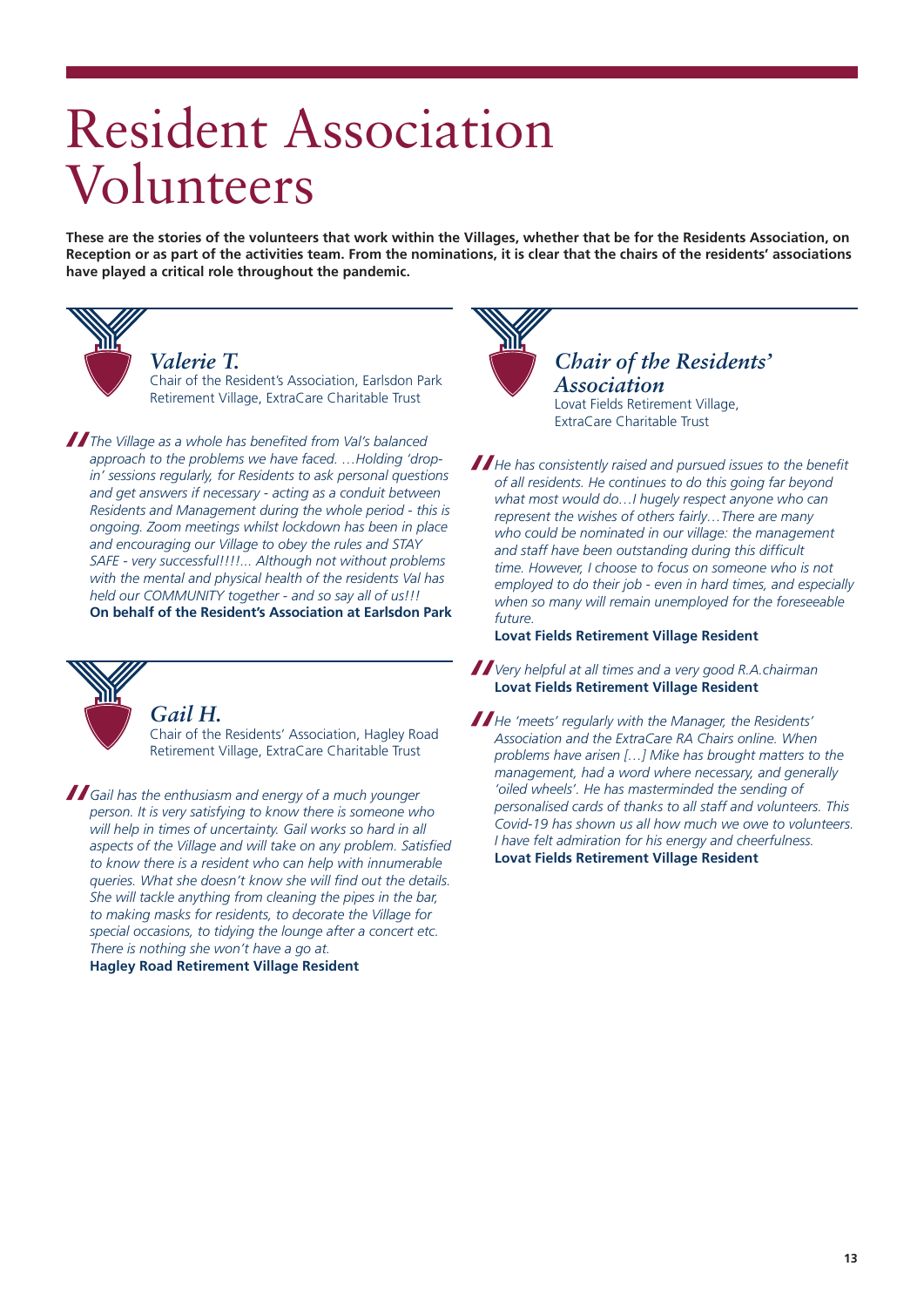### The ARCO Roll of Recognition *July 2020*

**Adam J.,** Maintenance Assistant, Inspired Villages **Adam M.,** Lifestyle Manager, ExtraCare Lovat Fields, The ExtraCare Charitable Trust

**Aida Q.,** Food and Beverage team leader, Gifford Lea, Inspired Villages

**Alan R.,** Development Manager, Audley Group

**Alan W.,** Resident Volunteer, ExtraCare New Oscott Village, The ExtraCare Charitable Trust

**Alison L.,** Assistant Manager, Welland Place, MHA

**Alison T.,** Catering, Millbrook Village, Inspired Villages **Ann M.,** Resident Volunteer, ExtraCare New Oscott Village,

The ExtraCare Charitable Trust

**Ann P.,** Volunteer Receptionist, ExtraCare Wixams Village, The ExtraCare Charitable Trust

**Ann S.,** Resident Volunteer, ExtraCare New Oscott Village, The ExtraCare Charitable Trust

**Anne C.,** Volunteer Receptionist, ExtraCare Wixams Village, The ExtraCare Charitable Trust

**Anne O.,** Resident Volunteer, ExtraCare New Oscott Village, The ExtraCare Charitable Trust

**Annette,** The ExtraCare Charitable Trust

**Annette L.** Village Manager, ExtraCare Bournville Gardens Village, The ExtraCare Charitable Trust

**April B.,** Personal Care Assistant, Audley Redwood, Audley Care

**Arman R.,** Restaurant Server, Audley Mote House, Audley Group

**Becky W.,** Fitness Instructor, ExtraCare Wixams Village, The ExtraCare Charitable Trust

**Brenda P.,** Resident Volunteer, ExtraCare New Oscott Village, The ExtraCare Charitable Trust

**Bridget O.,** Resident Volunteer, ExtraCare New Oscott Village, The ExtraCare Charitable Trust

**Carleen S.,** Location Manager, ExtraCare Charitable Trust, The ExtraCare Charitable Trust

**Carol B.,** Activities Coordinator, MHA

**Carol G.** Housekeeping assistant, Millbrook Village, Inspired Villages

**Carolyn M.,** Receptionist, Audley Willicombe Park, Audley Group

**Charlene G.,** Housekeeping, Millbrook Village, Inspired Villages

**Charlotte B.,** Care Coordinator, Audley Care **Charlotte T.,** Activities Coordinator, ExtraCare Charitable Trust, The ExtraCare Charitable Trust

**Cherie F.,** Carer & Events Coordinator, Somerleigh Court, Lifecare Residences

**Chris B.,** Resident Volunteer, ExtraCare Charitable Trust, The ExtraCare Charitable Trust

**Chris F.,** Maintenance Supervisor, Millbrook Village, Inspired Villages

**Chris H.,** Village Manager, ExtraCare Longbridge Village, The ExtraCare Charitable Trust

**Christine J.,** Resident Volunteer, ExtraCare New Oscott Village, The ExtraCare Charitable Trust

**Claire B.,** Volunteer Receptionist, ExtraCare Wixams Village, The ExtraCare Charitable Trust

**Colette T.,** Personal Care Assistant, Audley Group

**Colin S.,** Concierge, Wadswick Green, Rangeford Village **Corrina B.,** Regional Recruitment Coordinator, Hughenden Garden Village, The ExtraCare Charitable Trust

**Dana F.,** Operations Manager, Audley Stanbridge Earls, Audley Group

**Dave,** Night Porter, Audley Binswood Hall, Audley Group

**David M.,** Maintenance Manager, Adlington House, Rhos on Sea, MHA

**David N.,** Village Manager, Millbrook Village, Inspired Villages

Dawn G., Village Manager, ExtraCare Charitable Trust, The ExtraCare Charitable Trust

**Debbie,** The ExtraCare Charitable Trust

**Deborah B.,** Wellness, Lynwood Village, BEN

**Denise S.,** Activities Organiser, ExtraCare Hagley Road, The ExtraCare Charitable Trust

**Denise S.,** Housekeeping assistant, Millbrook Village, Inspired Villages

**Diane M.,** Resident Volunteer, ExtraCare New Oscott Village, The ExtraCare Charitable Trust

**Diane P.,** Head Housekeeper, ExtraCare Earlsdon Park Village, The ExtraCare Charitable Trust

**Elaine G.,** Volunteer Receptionist, ExtraCare Wixams Village, The ExtraCare Charitable Trust

**Elias A.,** Procurement Manager, Audley Group

**Elizabeth C.,** Senior Carerer, Audley Stanbridge Earls, Audley Group

**Emily M.,** Fitness Instructor, ExtraCare Hughenden Garden Village, The ExtraCare Charitable Trust

**Emma C.,** Housekeeping, Audley Group

**Emma E.,** Village Manager, Extracare Lark Hill Village, The ExtraCare Charitable Trust

**Emma S.,** Administrator, Welland Place, MHA

**Fiona G.,** Operations Manager, Audley St Elphin's Park, Audley Group

**Fionna C.,** Head of Care, Audley Care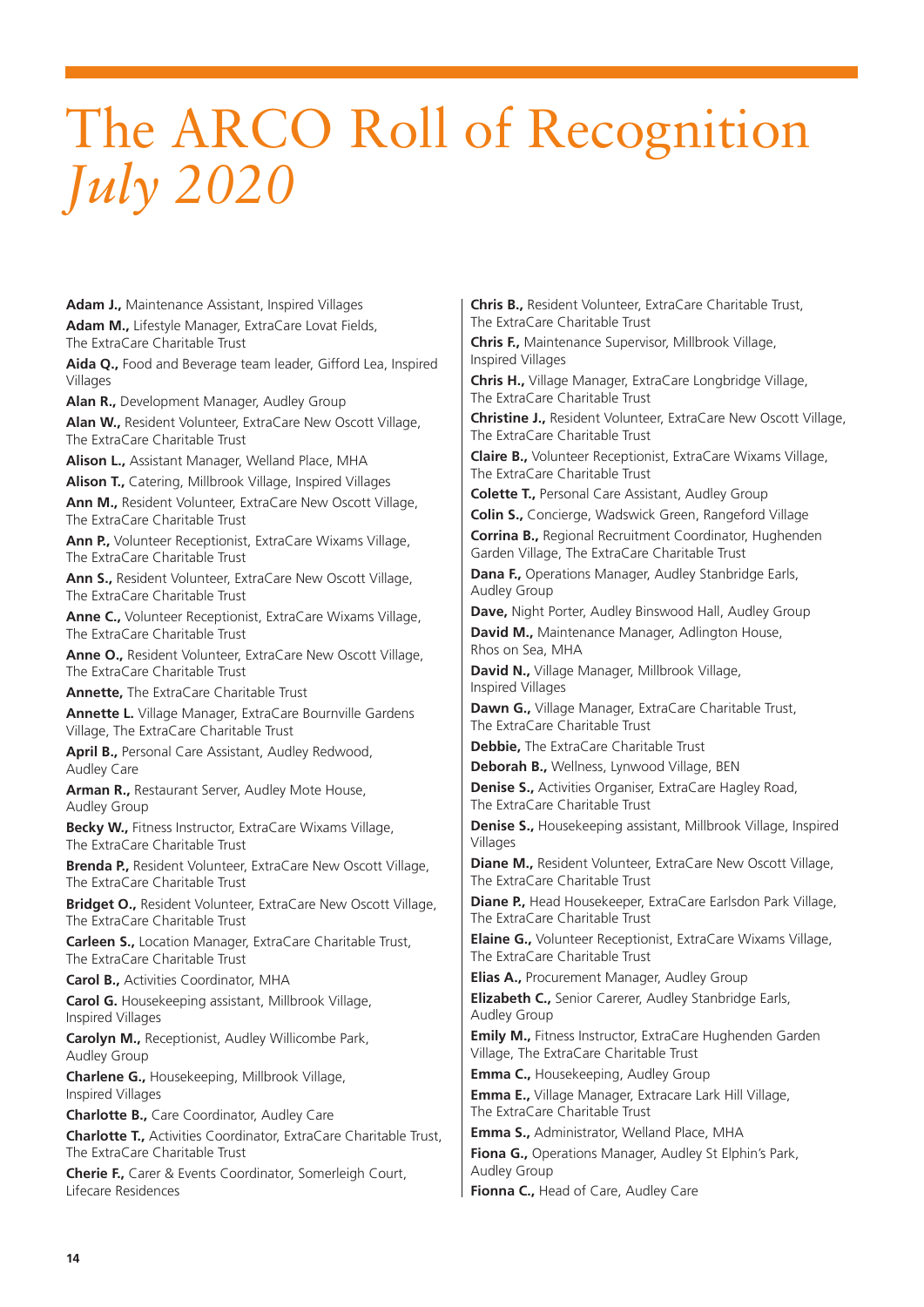**Fleur R.,** Quality Care Supervisor, Audley Care **Gail,** Chair of Resident's Association, ExtraCare Hagley Road , The ExtraCare Charitable Trust **Garry C.,** General Manager, Audley Willicombe Park, Audley Group **Gary B.,** Shopkeeper, ExtraCare Hagley Road, The ExtraCare Charitable Trust **Gary L.,** Catering, Millbrook Village, Inspired Villages **Ged D.,** Facilities Manager, Wadswick Green, Rangeford Villages **Gemma F.,** Senior Care Assistant, Audley Inglewood, Audley Care **Gemma L.,** Senior Carer, ExtraCare Wixams Village, The ExtraCare Charitable Trust **Georgia B.,** Receptionist/Carer, Audley Willicombe Park, Audley Group **Georgia S.,** Night Porter, Audley Willicombe Park, Audley Group **Gill H.,** Resident Volunteer, ExtraCare New Oscott Village, The ExtraCare Charitable Trust **Grace F.,** Catering Casual Staff Member, Millbrook Village, Inspired Villages **Graeme N.,** Maintenance, ExtraCare Lovat Fields, The ExtraCare Charitable Trust **Graham J.,** Resident Volunteer, ExtraCare New Oscott Village, The ExtraCare Charitable Trust **Gregor L.,** Facilities Assistant, Audley St George's, Audley Group **Helen G.,** Village Manager, ExtraCare St Oswalds Village, The ExtraCare Charitable Trust **Honour K.,** PA, Audley Group **Ian M.,** Group Health & Safety Manager, Audley Group **Ian S.,** Sous Chef, Audley Binswood Hall, Audley Group **Ingrid W., Care Assistant, Audley Willicombe park,** Audley Group Janet C., Receptionist, Audley Willicombe Park, Audley Group **Jarek,** The ExtraCare Charitable Trust **Jayne W., Housekeeper, Audley Group Jean A.,** Resident Volunteer, ExtraCare New Oscott Village, The ExtraCare Charitable Trust **Jean H., Resident Volunteer, ExtraCare New Oscott Village,** The ExtraCare Charitable Trust **Jessica K.,** Housekeeping Manager, Millbrook Village, Inspired Villages **Jessica R., Care Manager, Audley Care Jesus, Julian, Tom,** Bistro, Maintenance & Grounds, Audley Inglewood, Audley Group **Joan C.,** Resident Volunteer, ExtraCare New Oscott Village, The ExtraCare Charitable Trust **Joanne E.,** Senior Careworker, ExtraCare Charitable Trust, The ExtraCare Charitable Trust **Joe,** The ExtraCare Charitable Trust **Joey S., Resident Volunteer, ExtraCare Charitable Trust,** The ExtraCare Charitable Trust **John B., Resident Volunteer, ExtraCare Wixams Village,** The ExtraCare Charitable Trust **John,** ExtraCare Earlsdon Park Village Jon K., Facilities Manager, Audley Group

Josh B., Activities Facilitator, ExtraCare Reeve Court, The ExtraCare Charitable Trust

**Josh P.,** Food & Beverage Manager, Lynwood Village, BEN

**Josie W.,** Resident Volunteer, Extracare Shenley Wood Village, The ExtraCare Charitable Trust

**Julie H.,** Regional Operations Manager, ExtraCare Charitable Trust, The ExtraCare Charitable Trust

**Julie,** The ExtraCare Charitable Trust

**Julie W.,** Receptionist, ExtraCare New Oscott Village, The ExtraCare Charitable Trust

**Karen,** Cleaner, Audley Inglewood, Audley Group

**Karen H.,** Head Chef, ExtraCare Longbridge Village, The ExtraCare Charitable Trust

**Karen M.,** Concierge, Landale Court, Brio Retirement Living **Karen S.,** Housekeeper, Audley Group

**Kate C.,** Care Coordinator, Audley Care,

**Kate O.,** Reception Supervisor, Audley Group

**Kathryn S.,** Village Manager, Extracare Shenley Wood Village, The ExtraCare Charitable Trust

**Katy S.,** Care Branch Manager, Audley Care

**Kevin H.,** Construction Director, Audley Group

**Kirsty B.,** Gym Instructor, ExtraCare Stoke Gifford Village, The ExtraCare Charitable Trust

**Kirsty P.,** Volunteer co-ordinator, ExtraCare Longbridge Village, The ExtraCare Charitable Trust

Laura D., Care Supervisor, ExtraCare Charitable Trust The ExtraCare Charitable Trust

**Leah J.,** Wellness Organiser, Millbrook Village, Inspired Villages

**Libby K.,** Housekeeping, Millbrook Village, Inspired Villages

**Linda J.,** Housekeeping assistant, Millbrook Village, Inspired Villages

**Linda W.,** Housekeeper, Adlington House, MHA

**Lisa C.,** Owner Liaison Officer , Lynwood Village, BEN

**Lisa R.,** Concierge, Queensgate Apartments, Birchgrove

**Lisa R.,** HR Director, Audley Group

**Liz H.,** PA to MD & HRD, Audley Group

**Lorraine G.,** Care Coordinator, ExtraCare Charitable Trust, The ExtraCare Charitable Trust

**Lorraine,** The ExtraCare Charitable Trust

**Louise C.,** Village Manager, ExtraCare Wixams Village, The ExtraCare Charitable Trust

**Lucy M.,** Receptionist, Audley Ellerslie, Audley Group

**Lucy W.,** Welcome Host, Millbrook Village, Inspired Villages

**Lynn C.,** Receptionist, Extracare Shenley Wood Village, The ExtraCare Charitable Trust

**Lynn V.,** Head of HR Operations, Audley Group **Lynsi,** The ExtraCare Charitable Trust

**Margaret G.,** Resident Volunteer, ExtraCare New Oscott Village, The ExtraCare Charitable Trust

**Margaret H.,** Resident Volunteer, ExtraCare New Oscott Village, The ExtraCare Charitable Trust

**Maria D.,** Purchase Ledger Assistant, The ExtraCare Charitable Trust

**Maria W.,** Senior Personal Assistant, Audley Care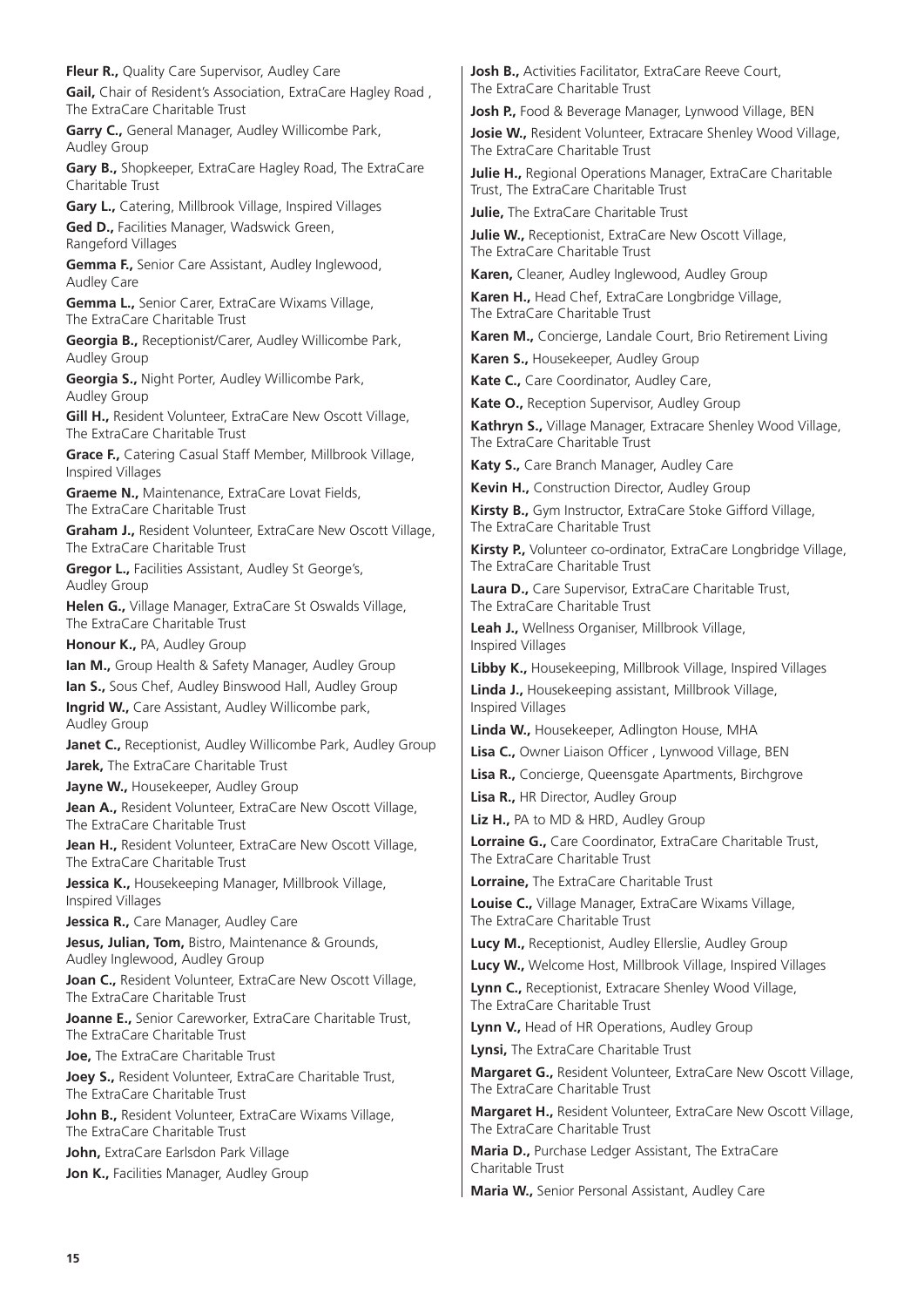**Marie I.,** Catering, Millbrook Village, Inspired Villages **Martin G.,** Driver/Porter, Lynwood Village, BEN **Martin S.,** Resident Volunteer, ExtraCare New Oscott Village, The ExtraCare Charitable Trust **Mary J.,** Resident Volunteer, ExtraCare Earlsdon Park Village, The ExtraCare Charitable Trust **Mateusz M., Location Manager, The ExtraCare** Charitable Trust **Maureen C.,** Volunteer Co-ordinator, The ExtraCare Charitable Trust **Melanie O.,** Reception, Audley Inglewood, Audley Group **Meriel F.,** Welcome Host, Millbrook Village, Inspired Villages **Michael,** The ExtraCare Charitable Trust **Michelle F.,** Regional Manager, Audley Group **Michelle,** The ExtraCare Charitable Trust **Mike B.,** Resident Volunteer, ExtraCare New Oscott Village, The ExtraCare Charitable Trust **Mike C.,** Resident Volunteer, ExtraCare Wixams Village, The ExtraCare Charitable Trust **Mohammed G.,** Shopkeeper, ExtraCare Hughenden Garden Village, The ExtraCare Charitable Trust **Natascha A.,** Activities Coordinator, ExtraCare Stoke Gifford Village, The ExtraCare Charitable Trust **Nathan C.,** Maintenance Manager., Austin Heath, Inspired Villages **Neil B.,** Resident Volunteer, ExtraCare New Oscott Village, The ExtraCare Charitable Trust **Nicholas W.,** Village Manager, ExtraCare Lovat Fields, The ExtraCare Charitable Trust **Nick V.,** General Manager, Audley Chalfont Dene, Audley Group **Nicola P.,** Administrator, Extracare Yates Court, The ExtraCare Charitable Trust **Oivier G.,** Chef Manager, Millbrook Village, Inspired Villages **Olivia K., Housekeeping assistant, Millbrook Village,** Inspired Villages **Pamela,** The ExtraCare Charitable Trust Patrick C. Activities Co-coordinator, ExtraCare Charitable Trust, The ExtraCare Charitable Trust **Patrick M., F&B Assistant, Audley Ellerslie, Audley Group** Patrick M., Development Manager, Audley Group **Paul H.,** Maintenance, Millbrook Village, Inspired Villages Paul M., Managing Director - Operations, Audley Group **Paul R.,** Village Manager, St George's Park, St. George's Park **Pauline E.,** Resident Volunteer, ExtraCare New Oscott Village, The ExtraCare Charitable Trust Peter H., Maintenance, ExtraCare Lovat Fields, The ExtraCare Charitable Trust **Rachel B.,** Registered Care Manager, ExtraCare Charitable Trust, The ExtraCare Charitable Trust **Rebecca W.,** HR Manager, Wadswick Green, Rangeford Village **Richard H.,** Head of Health & Safety, Inspired Villages, Inspired Villages **Robin C,** Head Gardener, Grove Place, Lifecare Residences **Ron M.,** Resident Volunteer, ExtraCare Charitable Trust, The ExtraCare Charitable Trust

**Rose S.,** Resident Volunteer, ExtraCare New Oscott Village, The ExtraCare Charitable Trust **Ross M.,** Group Operations Director, Audley Group **Rysia A.,** Receptionist, ExtraCare Lovat Fields , The ExtraCare Charitable Trust **Sally G.,** Assistant Village Manager, Millbrook Village, Inspired Villages

**Sam H.,** Village Activities Co-ordinator, ExtraCare St Oswalds Village, The ExtraCare Charitable Trust

**Sam W,** Branch Care Manager, Audley St Elphin's Park, Audley Care

**Samantha C., Leisure Supervisor, Audley Group** 

**Samantha C.,** Lifestyle Manager, ExtraCare Brunswick Gardens, The ExtraCare Charitable Trust

**Samantha W.,** Branch Manager, Audley St Elphin's Park, Audley Group

**Sheila A.** Resident Volunteer, ExtraCare New Oscott Village, The ExtraCare Charitable Trust

**Sheila C.,** Resident Volunteer, ExtraCare New Oscott Village, The ExtraCare Charitable Trust

**Sheila H.,** Resident Volunteer, ExtraCare New Oscott Village, The ExtraCare Charitable Trust

**Shirley H.,** Head of Innovation & Wellbeing, The ExtraCare Charitable Trust

**Sian B., Senior Carer, Audley Care** 

**Simon N., Duty Manager, The Sailings, Adlington** 

**Simon W.,** General Manager, Audley Ellerslie, Audley Group

**Siobhan W.** Health & Wellbeing Advisor, Audley Group **Sophie L.** Receptionist, Audley Willicombe Park, Audley Group **Sophie M., Receptionist, Audley Group** 

**Stephanie H., Ouality Care Supervisor, Audley Care** 

**Susan C.,** Sales Advisor, Wadswick Green, Rangeford Village **Susie B.,** Activity Co-ordinator, ExtraCare Bournville Gardens Village, The ExtraCare Charitable Trust

**Tanya A.** General Manager, Audley St George's, Audley Group

**Teresa C.,** Restaurant Supervisor, Audley St Elphin's Park, Audley Group

**Tony M.,** Resident Volunteer, ExtraCare Wixams Village, The ExtraCare Charitable Trust

**Tracey B.,** Receptionist, ExtraCare Hughenden Garden Village, The ExtraCare Charitable Trust

**Tracy M.,** PA to CEO, COO and CFO, Audley Group

**Tracy M.,** Care Manager, The ExtraCare Charitable Trust **Valentina N.,** Carer, Battersea Place, Lifecare Residences

**Valerie T.,** Chair of Resident's Association, ExtraCare Earlsdon Park Village, The ExtraCare Charitable Trust

**Veronica M.,** Senior Housing Support Assistant, The ExtraCare Charitable Trust,

**Victoria B.,** Care Branch Manager, Audley Care **Vimmy S.,** Shopkeeper, ExtraCare Hagley Road, The ExtraCare Charitable Trust

**Wayne R.,** Night Carer, Audley Care

**Wesley D.,** F & B Manager, Audley Redwood, Audley Group

**Wesley R.,** Village Manager, Audley Mote House, Audley Group **Yvonne H., Duty Manager, The Sailings, Adlington** 

**Zak H.,** Concierge, Wadswick Green, Rangeford Village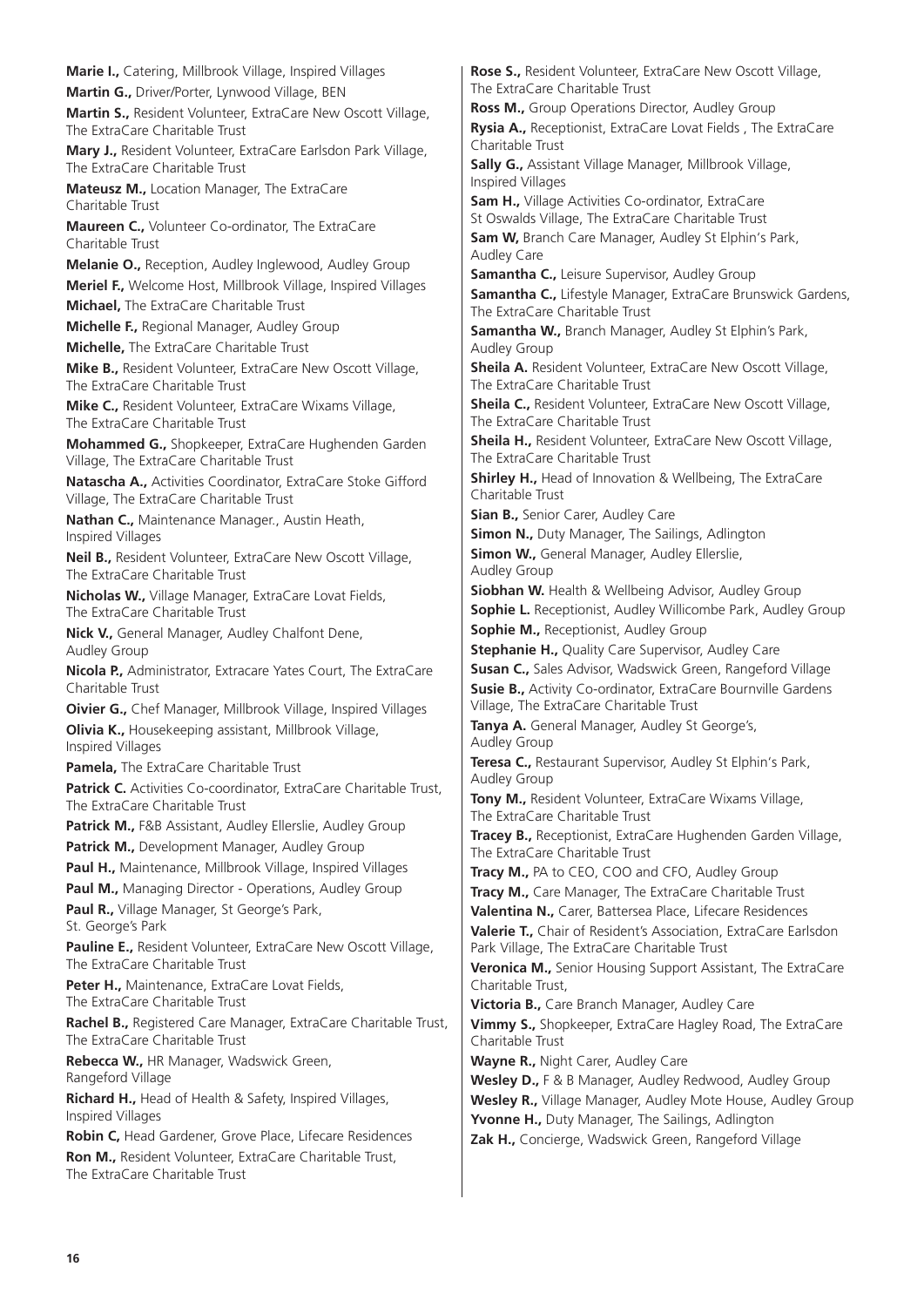